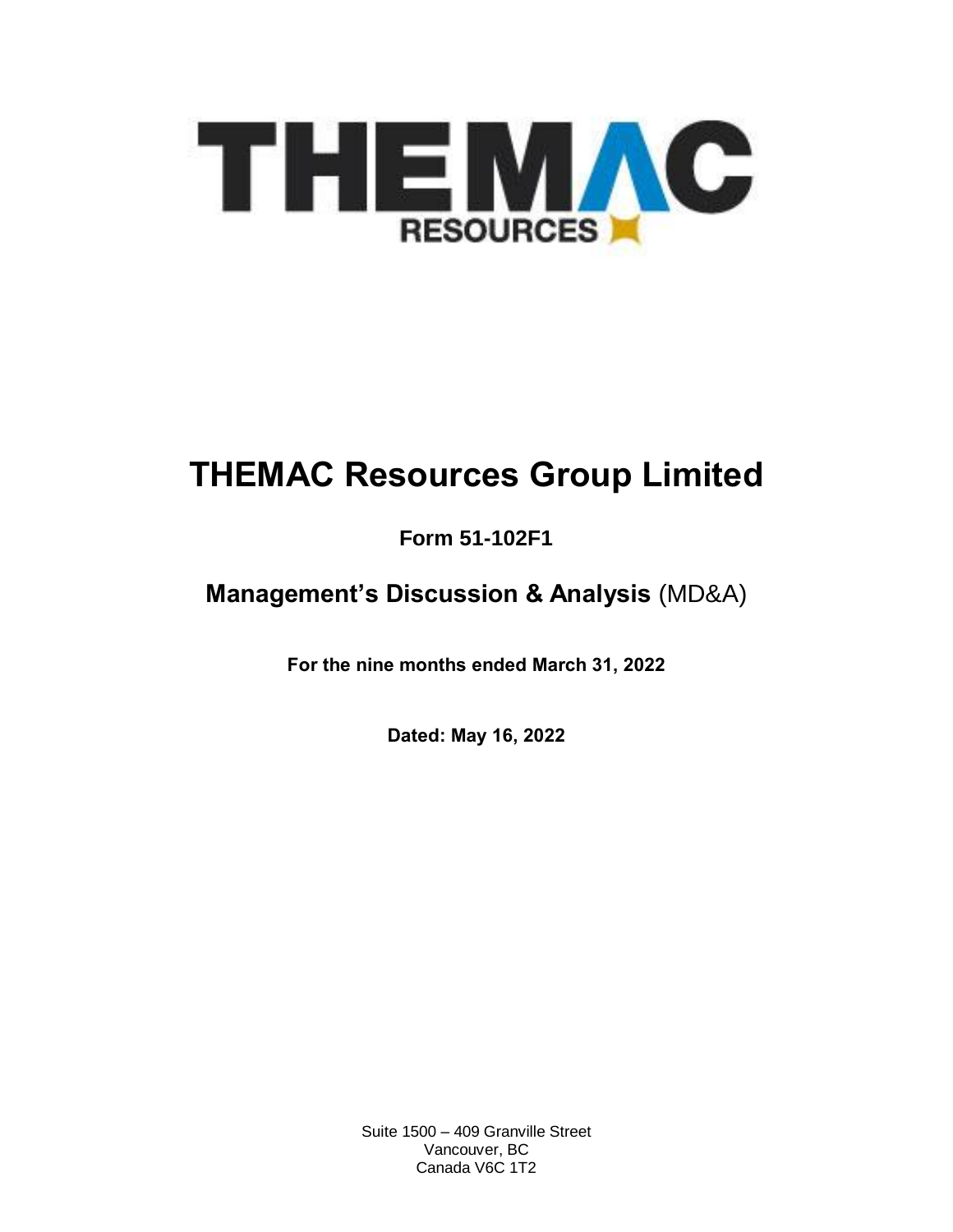This report covers financial and technical information related to the nine months ended March 31, 2022, and other relevant information available up to the date of this report. This report should be read in conjunction with the unaudited condensed consolidated interim financial statements for the nine months ended March 31, 2022, and the audited consolidated financial statements for the year ended June 30, 2021 and the related notes.

Financial results are prepared in accordance with International Financial Reporting Standards ("IFRS"). All amounts are stated in Canadian dollars unless otherwise indicated.

Additional information related to THEMAC Resources Group Limited ("THEMAC" or the "Company") is available for view on the Company's website at [www.themacresourcesgroup.com](http://www.themacresourcesgroup.com/) and under the Company's profile on SEDAR at [www.sedar.com.](http://www.sedar.com/)

#### **Cautionary Note on Forward-Looking Statements**

When used in this document, words such as 'estimate', 'expect', 'anticipate', 'believe', and similar expressions are intended to identify forward-looking statements. Such statements are used to describe management's future plans, objects, and goals for the Company, and, therefore, involve inherent risks and uncertainties.

Shareholders and prospective investors should be aware that the forward-looking statements are subject to known and unknown risks, uncertainties, and other factors that could cause actual results to differ materially from those suggested by the forward-looking statements. Readers are cautioned not to place undue reliance on forward-looking information. By its nature, forwardlooking information involves numerous assumptions, inherent risk, and uncertainties, both general and specific, which contribute to the possibility that the predictions, forecasts, projections, and various future events will not occur. The Company undertakes no obligation to update publicly or otherwise revise any forward-looking information whether as a result of new information, future events, or such factors which affect this information, except as required by law.

#### **Description of business and project update**

The Company was incorporated on February 24, 1997, under the Business Corporations Act (Yukon), Canada. The Company is in the business of developing its Copper Flat Mine in New Mexico ("Copper Flat" or the "Mine") through its subsidiary New Mexico Copper Corporation ("NMCC").

The Company is a reporting issuer in the provinces of British Columbia and Alberta, Canada, and trades its shares on the TSX Venture Exchange ("TSX-V") under the symbol MAC.

#### **COVID-19 Response**

The ongoing COVID-19 global pandemic continues to adversely affect business and the global economy. The Company remains committed to the safety and health of its employees, their families and their communities, and the Company continues actions to comply with public health orders and recommended best practices.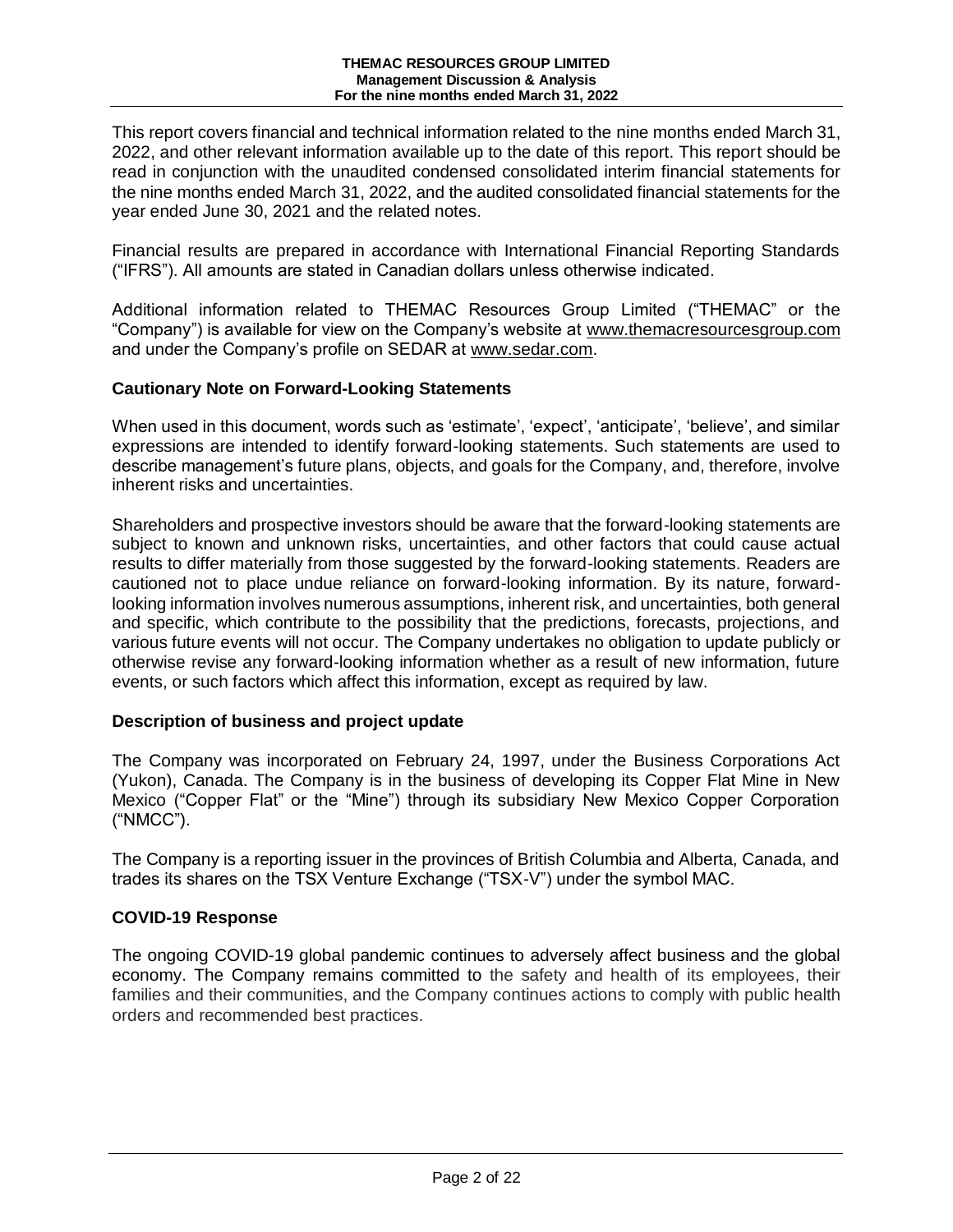# **About the Copper Flat Mine**

Substantially all the Company's business efforts since the acquisition of Copper Flat have been focused on geologic and engineering studies, securing water rights, and permitting the Mine with a view to bringing it to commercial production.

Copper Flat is a former producing polymetallic (copper, gold, and silver) mine located in the Hillsboro Mining District of Sierra County, New Mexico. The mine property is located approximately 150 miles (242 kilometers (km)) south of Albuquerque, New Mexico, and 20 miles (32 km) southwest of Truth or Consequences, New Mexico. The mine property consists of 28 patented lode mining claims, 4 patented placer mining claims, 202 unpatented lode mining claims, 41 unpatented placer mining claims, 9 unpatented mill sites, and 16 fee land parcels in contiguous and non-contiguous land parcels and claim blocks. The surface area of the Company's contiguous and non-contiguous land parcels and mining claims at Copper Flat totals approximately 5,076 acres (1,918 hectares) and the Company controls 100% of the property located within the approximate 2,054 acre (886 hectare) mine area. The project site is characterized as a "brownfields" site as numerous roads, power lines, placer and concentrator tailings, and other surface infrastructure dating from prior mine operations exist on the property.

The Copper Flat deposit is a polymetallic porphyry deposit containing copper, molybdenum, gold, and silver. The mineral grade and recovery have been demonstrated by historic production and metallurgical test work, and through additional assays obtained from the Company's exploration drilling programs. Existing project infrastructure in place at Copper Flat includes a pre-stripped open pit, power lines, water supply well field and freshwater pipeline, access roads, diversion channels, site grading, building foundations, and a tailings storage facility that is planned for replacement. Regional infrastructure in the area surrounding Copper Flat includes interstate and state highways, rail lines, power and communication lines, and several communities. For more information, visit [www.themacresourcesgroup.com.](http://www.themacresourcesgroup.com/)

Quintana Minerals Corporation ("Quintana") operated the Mine during the first half of 1982, ending in June 1982 when operations were curtailed due to falling copper prices. During this period, Quintana mined and processed 1.48 million short tons (Mst) of ore to yield 7.4 million pounds ("Mlbs") of copper, 2,301 ounces ("Oz") of gold, and 55,966 Oz of silver. A salable molybdenum product was planned but a molybdenum production circuit was not constructed due to Quintana's short operating period.

The Company carried out exploration activities at Copper Flat from 2009 to 2012 to confirm, characterize, and expand the known extent of the Copper Flat mineralization. NMCC's exploration program included drilling, geologic mapping, geophysical surveys, sampling for mineral content, metallurgical testing, geochemical characterization, geotechnical analysis, and re-assay of samples from prior exploration programs. During this period, the Company completed 47,500 feet of drilling in 48 drill holes. The Company has not performed further exploration activities at Copper Flat after conclusion of the 2012 exploration program.

The Company completed a Feasibility Study in 2013, for restarting the Mine (the "Study").The Study, prepared by M3 Engineering and Technology Corporation ("M3") with input from Independent Mining Consultants and Golder Associates, is summarized in a Canadian Securities Administrators National Instrument 43-101 ("NI 43-101") compliant technical report titled "Copper Flat Project – Form 43-101 Technical Report Feasibility Study", which was issued on November 21, 2013, and is available at [www.sedar.com](http://www.sedar.com/) (SEDAR). The Company issued an updated NI 43- 101 compliant technical report on April 9, 2020, to update the project economics and project status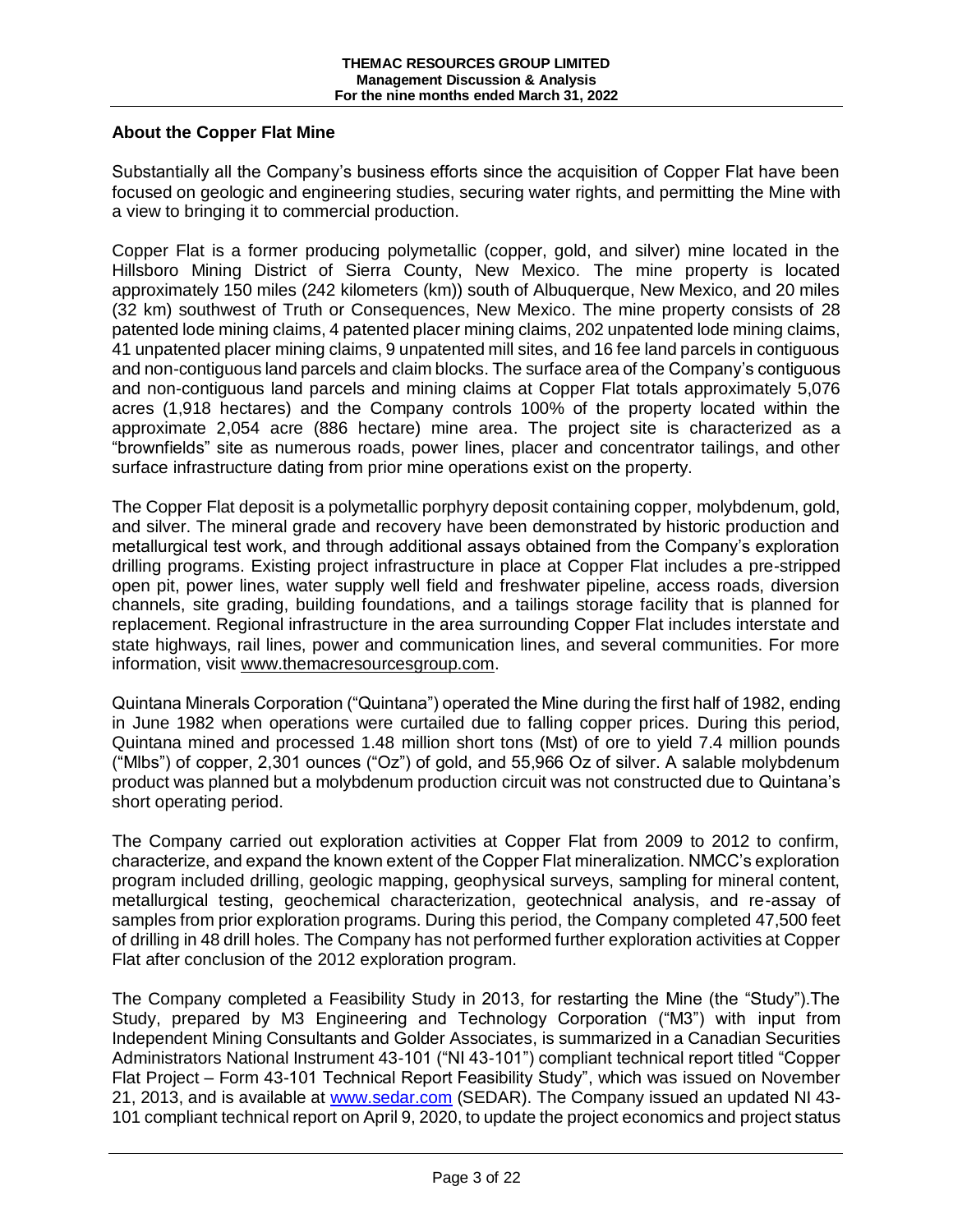(the "Updated Study"). The 2020 report, titled "Copper Flat Project, Form NI 43-101F1 Technical Report Project Feasibility Study Update" is posted on SEDAR.

The Updated Study includes financial analysis on two metal price scenarios: 1) The base case using a long-term copper price of \$3.25/lb; and 2) a price upside case using a long-term copper price of \$3.60/lb. All other metal prices are held constant between the two scenarios.

The financial return table below is after tax, unlevered and with no escalation in commodity prices.

|                          | $NPV@0\%$<br>(US\$000) | NPV@8%<br>(US\$000) | <b>IRR</b><br>$(\% )$ | Payback<br>(Years) |
|--------------------------|------------------------|---------------------|-----------------------|--------------------|
| Base Case                | \$545,000              | \$235,000           | 20.8                  | 3.3                |
| <b>Upside Price Case</b> | \$711,000              | \$338,000           | 25.6                  | 2.9                |

Base Case: Copper \$3.25/lb, Moly \$10.50/lb, Gold \$1,300/oz; Silver \$16.00/oz Upside Sensitivity: Copper \$3.60/lb, Moly \$10.50/lb, Gold \$1,300/oz; Silver \$16.00/oz

With the Updated Study completed, the Company is satisfied Copper Flat continues to demonstrate robust economics which support ongoing advancement of the permitting and development processes.

The Company has identified the following principal steps needed to bring the Copper Flat Mine into commercial production:

Secure Additional Water Rights Receive Federal Approvals: EIS; Plan of Operations Approval; CWA 404 (list complete subject to conclusion of financial assurance for reclamation and closure) Receive State Permits: Air Quality; Groundwater Discharge; Mining; Tailings Dam (Air Quality and Groundwater Discharge Permits complete) Complete Detail Engineering Hire a Work Force Construct Facilities Commence Operations Achieve Commercial Production

During the nine months ended March 31, 2022, the Company continued to focus efforts on securing a sufficient water supply along with Federal and State approvals to construct, operate, and reclaim the Copper Flat Mine.

#### **Water**

Water resources are carefully managed and controlled in the Western United States; in New Mexico, the appropriation of water rights is managed by the New Mexico Office of the State Engineer ("NMOSE").

The Company's hydrogeology consultants have prepared a detailed groundwater model to determine how pumping from the Company's wells might affect the local groundwater table and the Rio Grande over time (the "Hydrogeologic Model"). The Hydrogeologic Model has been reviewed by NMOSE hydrologists and Agency comments have been incorporated into the Hydrogeologic Model. Effects on the level of water in neighboring wells, which is not the same as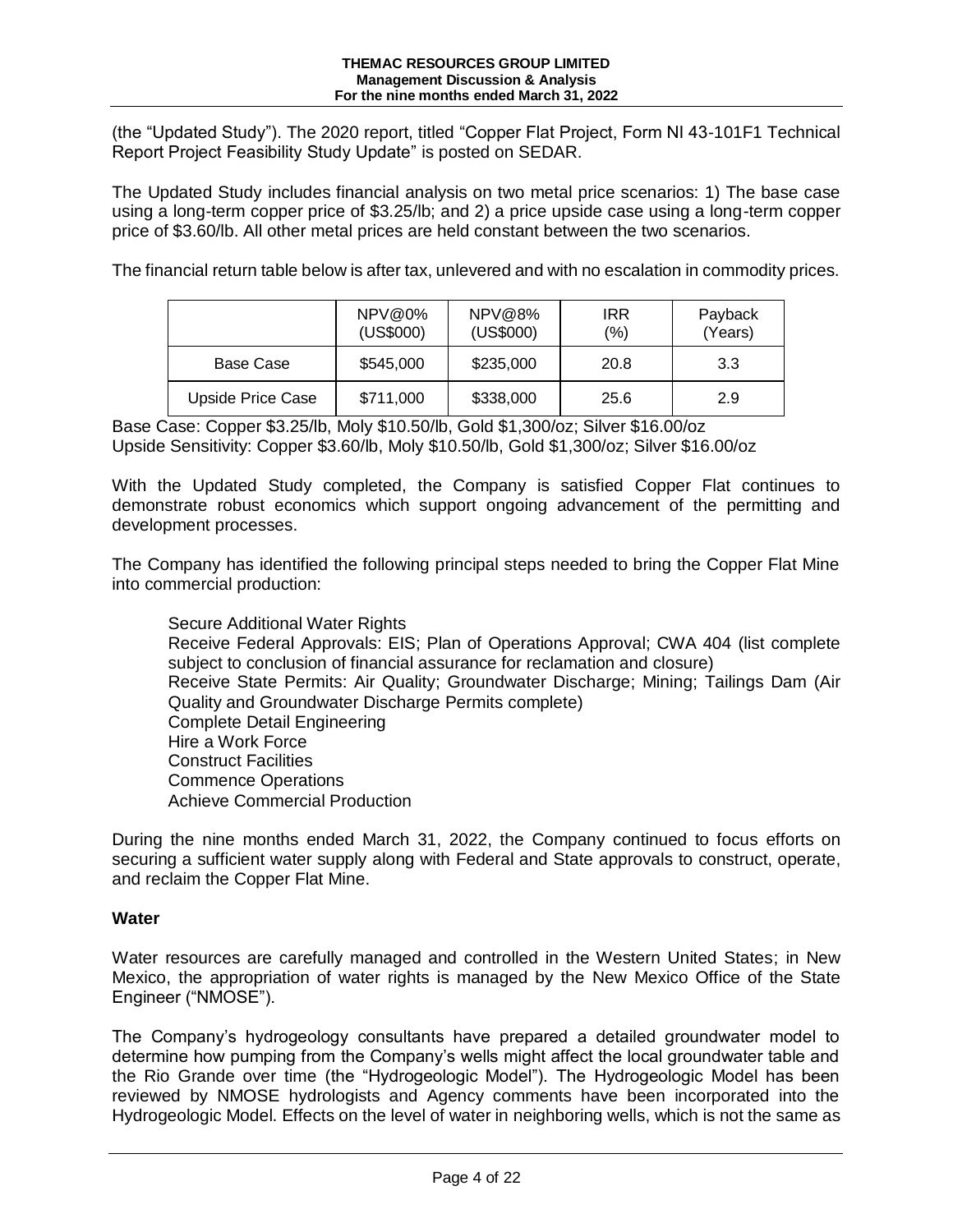impairment, have also been projected by the Hydrogeologic Model. Neither the Hydrogeologic Model nor evidence given during the 2016 water rights adjudication hearing indicate any material injury to any other well will occur because of the planned pumping of the Company's water wells. Furthermore, the Company committed in the EIS process to ensure that any well user with demonstrated well impairment will be provided with an alternative water supply at no cost; whether through well deepening (at the cost of the Company) or other appropriate measures.

In 2017, the State of New Mexico Third District Court ruled that inchoate water rights controlled by the Company were invalid and extinguished as the result of non-use and the failure to pursue a continuous plan of development by prior owners of the water rights; leaving the Company with approximately 862 acre feet of vested water rights plus a limited amount of stock water rights. The Company filed an appeal of this decision in March 2018. At the same time, parties opposing the Company's water rights filed cross appeals protesting the Court recognized water rights. The State Court of Appeals, in a ruling issued in September 2021, affirmed part of the lower court's rulings on the vested and inchoate water rights and reversed other determinations, remanding them to the lower court for reconsideration. The Company and other parties to this ruling have elected to not pursue further appeal the State Court of Appeals decision. Written briefings have been filed by all parties in response to the Court of Appeals Mandate for Reconsideration and the Court is considering the matter.

Company actions to supplement the vested water rights include acquiring a lease from the Jicarilla Nation to release 3,000 AF of water per annum into the Rio Grande for use in offsetting groundwater pumping effects projected to reach the Rio Grande. The Jicarilla lease has been authorized and approved by the United States Department of Interior and the United States Bureau of Reclamation, however approval from the State is required before the plan may be implemented.

In April 2019, an agreement to lease 2,400 AF of existing water right for use at the Copper Flat Mine was executed. The water is currently permitted in the Lower Rio Grande ("LRG") Basin for multiple purposes, including commercial and industrial use. An application to NMOSE to change the point of diversion to the Copper Flat production wells and the place and purpose of use to the Copper Flat Mine was filed in August 2019. The application has been protested to the NMOSE Administrative Litigation Unit. A NMOSE hearing on the application is scheduled for September 2022.

The Company continues to review options for addressing appeals to existing applications and for securing additional water rights. The Company will continue to make appropriate and timely disclosures as developments occur.

# **Permitting**

Efforts to achieve federal and state approvals for the mine continued throughout the nine months ended March 31, 2022.

The proposed operation has been evaluated by the Bureau of Land Management (BLM) through completion of a National Environmental Policy Act ("NEPA") compliant Environmental Impact Statement ("EIS"). The EIS was prepared by the BLM in consultation with several Cooperating Agencies that included the U.S. Fish and Wildlife Service ("USFWS"), the New Mexico Energy, Minerals, and Natural Resources Department, the New Mexico Environment Department, the New Mexico Department of Game and Fish, and the New Mexico Office of the State Engineer.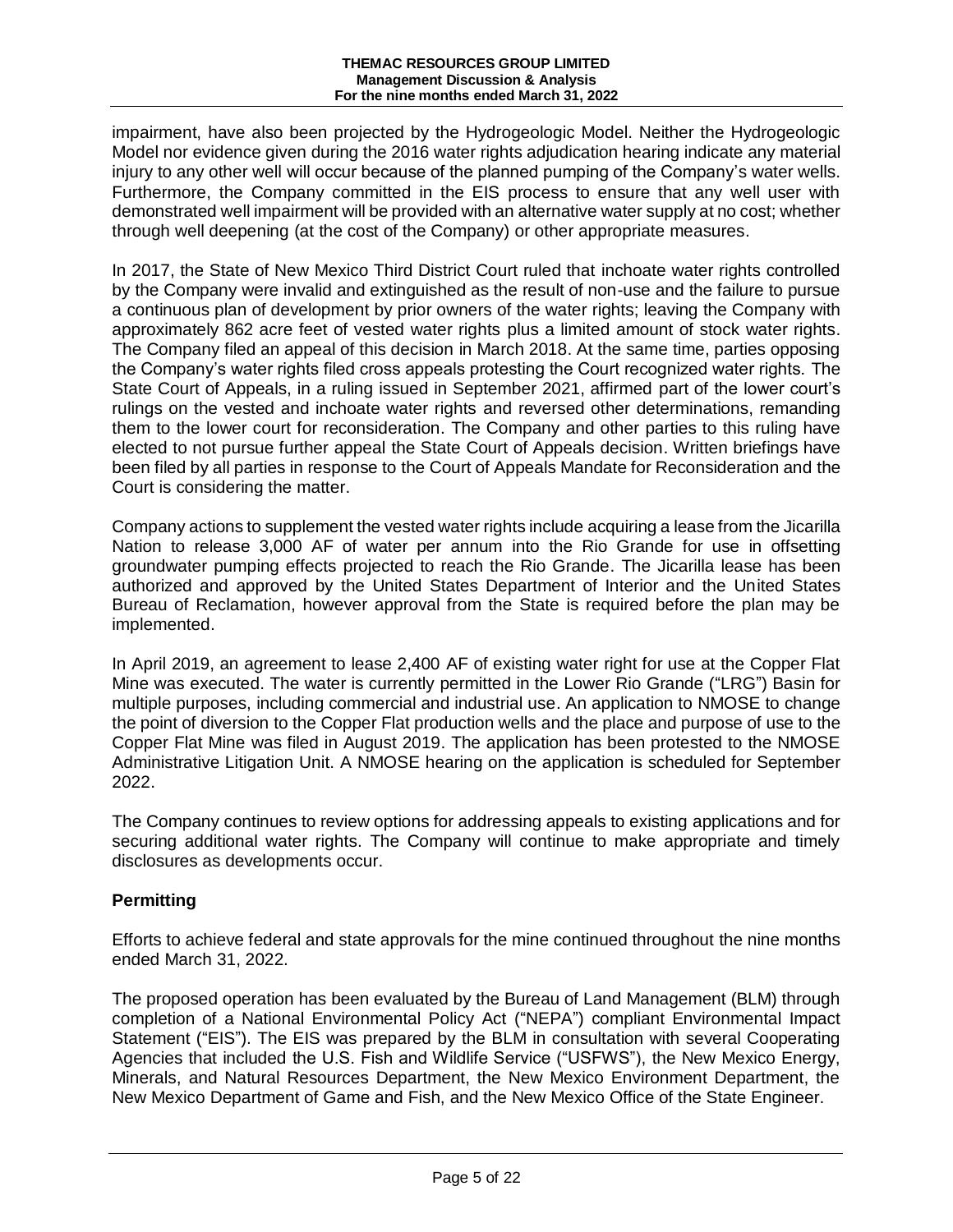BLM's issuance of the final Copper Flat Mine EIS ("FEIS") completed an extensive seven-year review. The FEIS identifies potential impacts on the physical, biological and social environment from all phases of the proposed project, including construction, mine operation and closure. The document identifies long-term, cumulative effects from this project and other activities in the region, while considering a reasonable range of alternatives that meet the Agency's legal mandates.

The BLM on August 22, 2019, issued a positive decision on the Copper Flat Mine FEIS. With this decision, the BLM formally approved a mining alternative similar to plans used for the Company's state permit applications. With the EIS, the BLM determined that implementation of the approved alternative along with Company commitments to environmental monitoring and protection measures will not cause unnecessary or undue degradation of public lands and the Agency has determined the decision is consistent with other applicable legal requirements. In announcing the decision, the BLM recognized that the Copper Flat Mine will enhance economic development by creating jobs and enabling community growth. The Copper Flat FEIS and Record of Decision ("ROD") are available for viewing at:

#### [https://eplanning.blm.gov/epl-front-](https://eplanning.blm.gov/epl-front-office/eplanning/planAndProjectSite.do?methodName=dispatchToPatternPage¤tPageId=112703)

[office/eplanning/planAndProjectSite.do?methodName=dispatchToPatternPage&currentPageId=](https://eplanning.blm.gov/epl-front-office/eplanning/planAndProjectSite.do?methodName=dispatchToPatternPage¤tPageId=112703) [112703.](https://eplanning.blm.gov/epl-front-office/eplanning/planAndProjectSite.do?methodName=dispatchToPatternPage¤tPageId=112703)

In February 2020, the Company received notice from the U.S. Army Corps of Engineers ("Corps") that its plans for the Copper Flat Mine in Sierra County, NM, are authorized by Nationwide Permit 44 for Mining Activities as required by the Federal Water Pollution Control Act of 1972 (also known as the Clean Water Act). In addition to project designs, the Corps also considered impacts to threatened and endangered species and to historic properties before making its determination that the mine can proceed under Nationwide Permit 44.

The NMED Air Quality New Source Review Permit 0365-M3, issued to NMCC for the Copper Flat Mine in 2013, remains in effect.

The NMED Groundwater Discharge Permit DP-1840, issued to NMCC for the Copper Flat Mine in December 2018, remains in effect. The decision to issue Permit DP-1840 was administratively appealed by project opponents; arguments were heard by New Mexico's Water Quality Control Commission ("WQCC") in August 2019, followed by a unanimous decision from the WQCC to uphold the permit. The WQCC decision was appealed to the NM Court of Appeals and the case was assigned to the Court's General Calendar in June 2020. Written briefs have been submitted by all parties, oral arguments were presented to the judges panel on February 8, and the Court is now considering the matter.

Work to obtain a mining permit from the New Mexico Mining and Minerals Division (MMD) is ongoing. Although the Copper Flat project site is brownfields, the Copper Flat Mine is being permitted as a new mine under Part 6 of the New Mexico Mining Act Regulations. The NMCC permit application package, which includes construction, operation, reclamation and closure plans, has been submitted to MMD, was made the subject of an environmental evaluation approved by MMD, and was determined to be approvable by MMD in a July 13, 2018, letter to NMCC. NMCC is currently developing information to satisfy MMD's requirements for a permit, including holding sufficient water rights for the operation, reclamation, and offsetting of pumping effects on the river and finalization of an approved reclamation bond.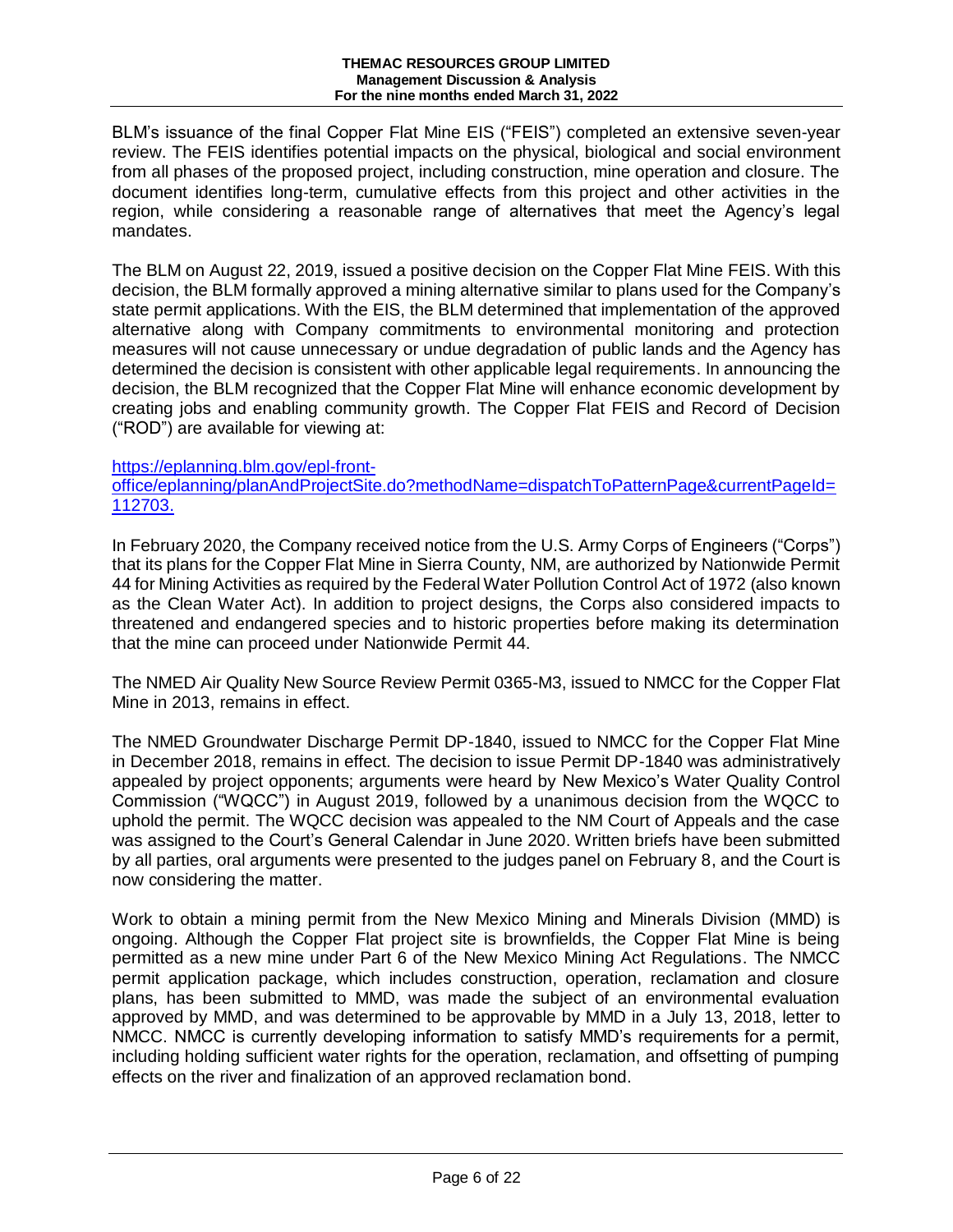Other permits such as the OSE Dam Safety Permit for the mine's proposed Tailings Storage Facility and an EPA Multi-Sector General Permit for potential storm water discharges at the facility from the Environmental Protection Agency have been re-prioritized and will be addressed in the future once the Company's more immediate priorities are achieved.

# **External Relations**

The Company values positive working relationships with local community members and is taking steps to keep the local public informed of the facts regarding the proposed operation. The Company uses social media, attendance at local events, newspaper articles and op-eds, presentations to local service clubs and governing bodies, public outreach meetings, and tours of the mine site to leaders and interested parties. The City of Elephant Butte, the Village of Williamsburg, and the Sierra County Commission, all representing communities near the proposed mine, have passed resolutions of support for Copper Flat. NMCC maintains an active website and presence on social media platforms such as Facebook (with over 2,000 followers to date), and the Company provides updates through these channels as developments occur.

Company efforts to secure sufficient water for the mine's planned operations and obtain the operating permits continue to be subject to challenge from Project opponents. The Company will continue to make appropriate and timely disclosures to these matters as developments occur.

#### **Metal Prices and Feasibility Financial Summary**

The economic update in 2020 of the Feasibility Study includes financial analysis on two metal price scenarios: 1) The base case using a long-term copper price of \$3.25/lb; and 2) a price upside case using a long-term copper price of \$3.60/lb. All other metal prices are held constant between the two scenarios.

| The financial return table below is after tax, unlevered and with no escalation in commodity prices. |  |
|------------------------------------------------------------------------------------------------------|--|
|------------------------------------------------------------------------------------------------------|--|

|                          | NPV@0%<br>(US\$000) | NPV@8%<br>(US\$000) | <b>IRR</b><br>$(\% )$ | Payback<br>(Years) |
|--------------------------|---------------------|---------------------|-----------------------|--------------------|
| Base Case                | \$545,000           | \$235,000           | 20.8                  | 3.3                |
| <b>Upside Price Case</b> | \$711,000           | \$338,000           | 25.6                  | 2.9                |

Base Case: Copper \$3.25/lb, Moly \$10.50/lb, Gold \$1,300/oz; Silver \$16.00/oz Upside Sensitivity: Copper \$3.60/lb, Moly \$10.50/lb, Gold \$1,300/oz; Silver \$16.00/oz

In the Base Case financial model, approximately 79% of the payable metal value is attributable to copper, 11% to gold, 7% to molybdenum and 3% to silver.

Copper Flat is a past producing copper, gold, silver project with additional molybdenum resources, and project economics may be affected by fluctuations in the price of those commodities. The Company continues to monitor copper prices as the material commodity of the Copper Flat Project while it works through the permitting process. The Company has posted on SEDAR a NI 43-101 Technical Report on the 2013 Feasibility Study and a second NI 43-101 Technical Report to update project economics and report on current project status. Average prices of copper, gold, molybdenum and silver for the period from the publication of the Study will be provided on a goforward basis. The average monthly prices<sup> $(1)$ </sup> for the current fiscal year are provided in the table below: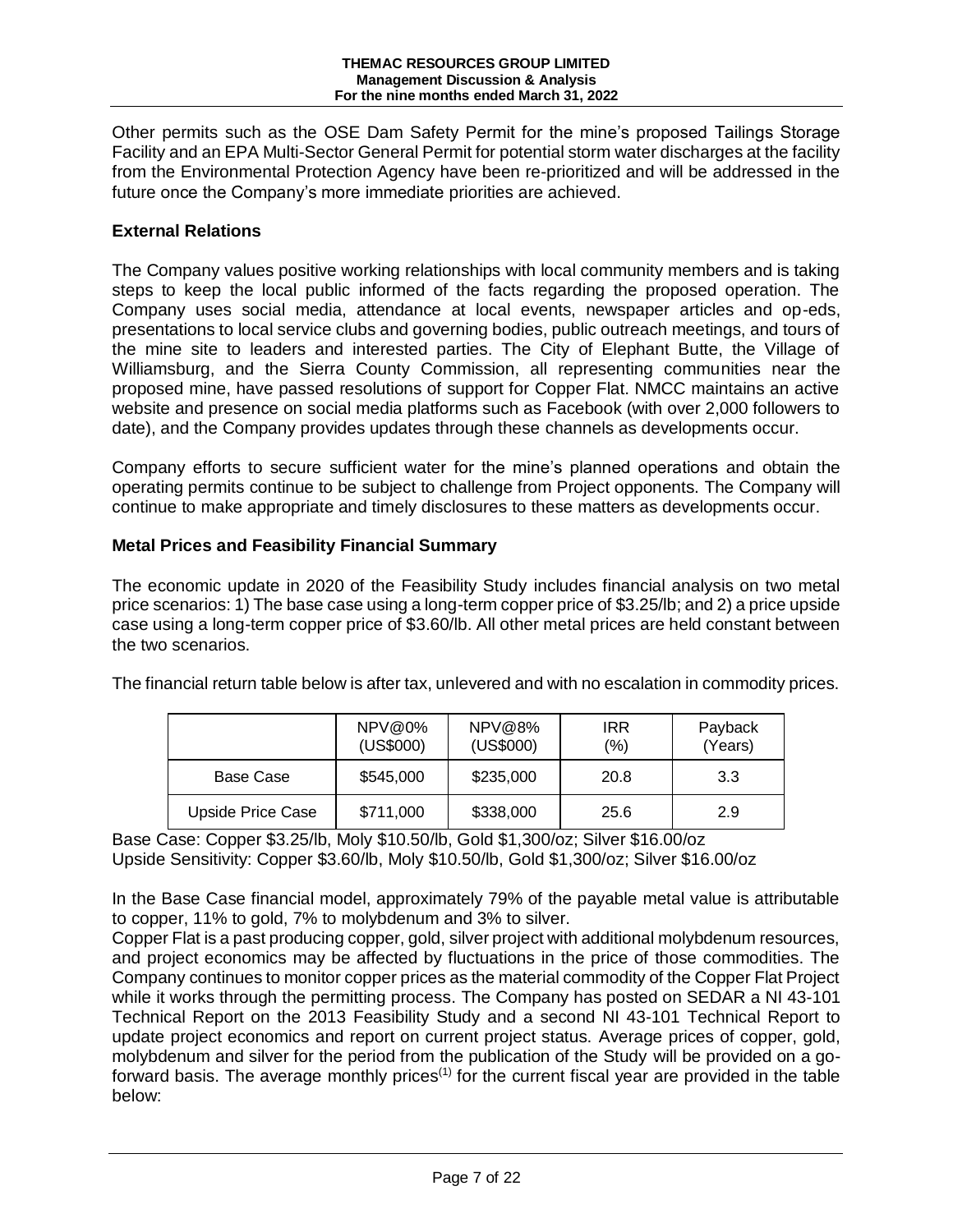#### **THEMAC RESOURCES GROUP LIMITED Management Discussion & Analysis For the nine months ended March 31, 2022**

| THEMAC Fiscal<br>Year            | Copper<br>(US\$/lb) | Gold<br>(US\$/oz) | Silver<br>(US\$/oz) | Molybdenum<br>(US\$/lb) |
|----------------------------------|---------------------|-------------------|---------------------|-------------------------|
| Feasibility Study <sup>(2)</sup> | 3.25                | 1,300             | 16.00               | 10.50                   |
| FY 2021 Average                  | 3.62                | 1850              | 25.44               | 10.67                   |
| Jul 2021                         | 4.28                | 1,807             | 25.75               | 18.48                   |
| Aug 2021                         | 4.24                | 1,784             | 24.02               | 18.98                   |
| Sep 2021                         | 4.23                | 1,777             | 23.31               | 19.77                   |
| Oct 2021                         | 4.43                | 1,777             | 23.30               | 18.98                   |
| Nov 2021                         | 4.43                | 1,820             | 24.20               | 19.02                   |
| Dec 2021                         | 4.33                | 1,787             | 22.47               | 18.61                   |
| Jan 2022                         | 4.43                | 1,817             | 23.13               | 18.99                   |
| Feb 2022                         | 4.51                | 1,856             | 23.47               | 19.00                   |
| Mar 2022                         | 4.64                | 1,948             | 25.24               | 18.38                   |
| <b>FY 2022 YTD</b><br>Average    | 4.39                | 1,819             | 23.87               | 18.91                   |

1. Average Monthly Metal prices: cu & mo: lme.com/metals; au & ag: lbma.org.uk/prices-and-data

2. Feasibility Study Updated Prices: Base Case: Copper \$3.25/lb, Moly \$10.50/lb, Gold \$1,300/oz and Silver \$16.00/oz

Negative trends in metals prices can adversely impact the Company's ability to finance development of the Copper Flat Mine. The Company has reviewed the financial projections of the Study, as updated, and is satisfied that project NPV exceeds the carrying value of the Copper Flat Project value as presented in the statement of financial position in the Company's accompanying condensed consolidated interim financial statements.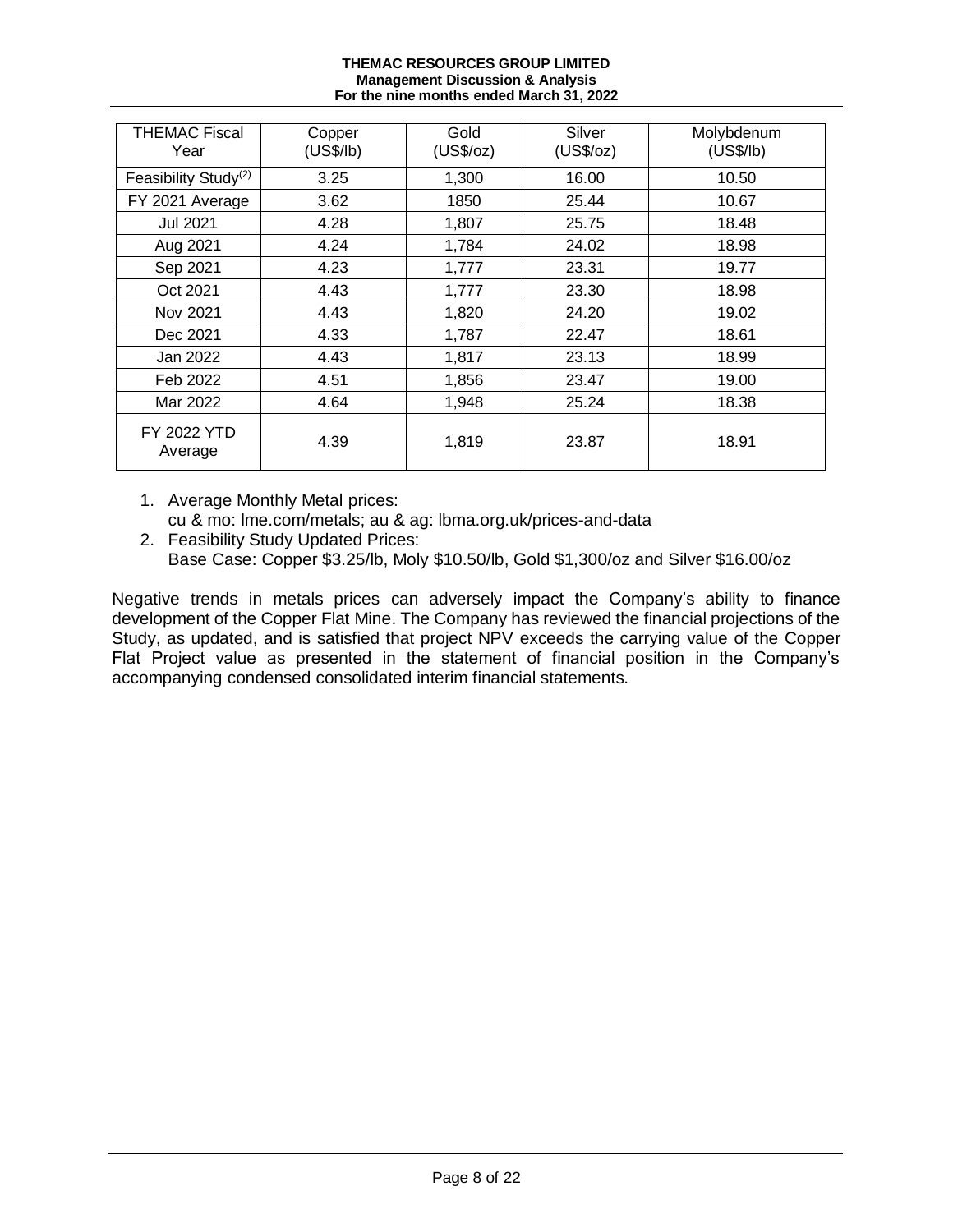# **Project Expenditures**

To date, the Company's project development has been funded by loans from the Company's controlling shareholder and has not been generally affected by industry or other economic conditions. However, project finance may be affected by variable commodity prices as the project is advanced.

Expenditures on the Copper Flat Mine are as follows:

|                                                            | Nine months ended<br>March 31, | Year ended<br>June 30, |
|------------------------------------------------------------|--------------------------------|------------------------|
|                                                            | 2022                           | 2021                   |
|                                                            |                                |                        |
| Deferred exploration expenditures, beginning of the period | \$<br>41,918,062               | \$45,008,843           |
| Asset retirement obligation                                |                                | 80,465                 |
| Engineering                                                | 65,376                         | 133,194                |
| Exploration                                                | 473                            | 20,191                 |
| Legal                                                      | 269,110                        | 194,537                |
| Permitting                                                 | 360,397                        | 392,361                |
| Site maintenance                                           | 183,001                        | 226,889                |
|                                                            |                                |                        |
| Additions for the period                                   | 878,357                        | 1,047,637              |
| Cumulative foreign currency translation adjustment         | 366,398                        | (4, 138, 418)          |
| Deferred exploration expenditures, end of the period       | \$<br>43,162,817               | \$41,918,062           |

The Company's efforts are driven by the water rights and permitting process at this time and are subject to third party timelines, such as regulatory agency review and decisions. The Company's progress toward its objectives has been estimated in the Permitting discussion above. When material changes occur, they will be communicated.

Material expenditures with respect to permitting relate to the pursuit of the permits as discussed above. This entails legal support, third party specialists in environmental assessments, additional biological assessment and other field work, cost recovery by the BLM and internal staff salaries and benefits.

Legal costs relate materially to legal fees for water rights and permitting activities detailed above, and mining claim/property rights activities.

Direct site expenses relate to salaries of personnel assigned to the mine site and general holding and maintenance costs for the mine site while the Company works through the permitting process.

#### **Financings and Working Capital**

# **Financings**

The Company's subsidiary, NMCC, has a loan agreement (the "CAD Loan") with Tulla Resources Group Pty Ltd. ("Tulla"), a mining and natural resource-focused investment firm with a proven track record in the natural resource space. The CAD Loan has a maximum facility of \$44,500,000 and bears interest at 20% per annum. The CAD Loan can be repaid by the Company at any time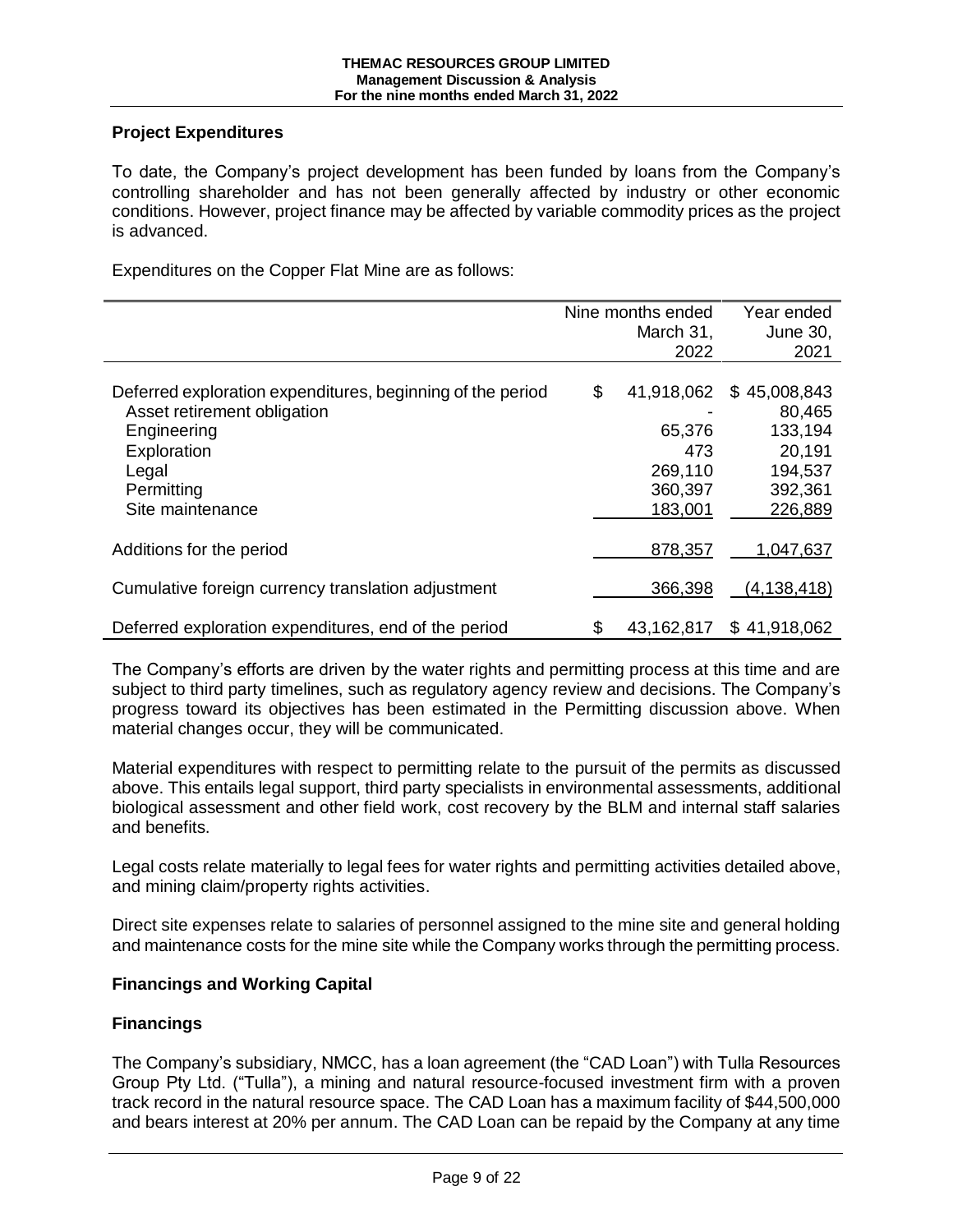without penalty, is unsecured and is payable on demand. Tulla has not made demand for payment. The Company has drawn \$43,838,077 against the CAD Loan facility.

NMCC has entered into an additional loan agreement with Tulla (the "USD Loan") denominated in US dollars. The USD Loan has a maximum facility of US\$9,500,000 and bears interest at 20% per annum. The USD Loan is unsecured and is payable on demand. The Company has drawn US\$9,752,418 against the USD Loan facility as at March 31, 2022. Subsequent to March 31, 2022, the Company drew down a further US\$200,000 on the USD Loan and extended the facility to US\$10,500,000.

The Company has provided a guarantee of the repayment of the CAD Loan and USD Loan (together, the "Tulla Loans") on behalf of NMCC.

Mr. Kevin Maloney, Chairman of THEMAC, is a director of Tulla. Refer to "Capital resources" and "Transactions with Related Parties" for additional discussion.

#### **Working Capital**

As at March 31, 2022, the Company had working capital deficiency of \$142,294,043 (June 30, 2021 - \$133,920,895). The significant decrease in working capital relates primarily to the accumulation of amounts due on the Loans.

As at March 31, 2022, the Company had prepaid expenses and deposits of \$21,091 (June 30, 2021 - \$20,195) consisting of advances to vendors and contractors, lease and rent deposits, and prepaid insurance.

As at March 31, 2022, the Company had trade and other payables of \$283,371 (June 30, 2021 - \$293,449) not including amounts to related parties of \$2,866,364 (June 30, 2021 - \$2,814,676). Amounts due to related parties consist of amounts due for expense reimbursement and accrued fees and bonus' for directors and officers and are unsecured and are non-interest bearing.

#### *Fancher Agreement*

The Company has acquired approximately 1,220 acres of land pursuant to the Fancher Agreement within the Copper Flat project area. The total purchase price of the land is US\$2,500,000 (the "Purchase Price"). The Company has paid an accumulated US\$1,200,000 against the principal, and \$614,280 against accrued interest, in the years ended June 30, 2013 through 2021.

A balance of US\$1,800,000 ("Final Payment") was due on or before the fifth anniversary of the Initial Payment with applicable interest charges, subject to exercise of any extension terms. The agreement provides for the deferral of the Final Payment for an additional five years if the permits and approvals deemed necessary for the commercial operation of the Copper Flat Mine have not yet been obtained, with the condition that annual payments of US\$125,000 continue to be made on the fifth and subsequent anniversaries, to be credited against the Final Payment. As the defined permits and approvals were not obtained before the fifth anniversary (May 1, 2018), the Company has elected to defer the Final Payment by making the fifth anniversary payment of US\$125,000 and on subsequent anniversaries, until the earlier of the expiration of the Fancher Agreement, or such time that the defined permits and approvals are obtained.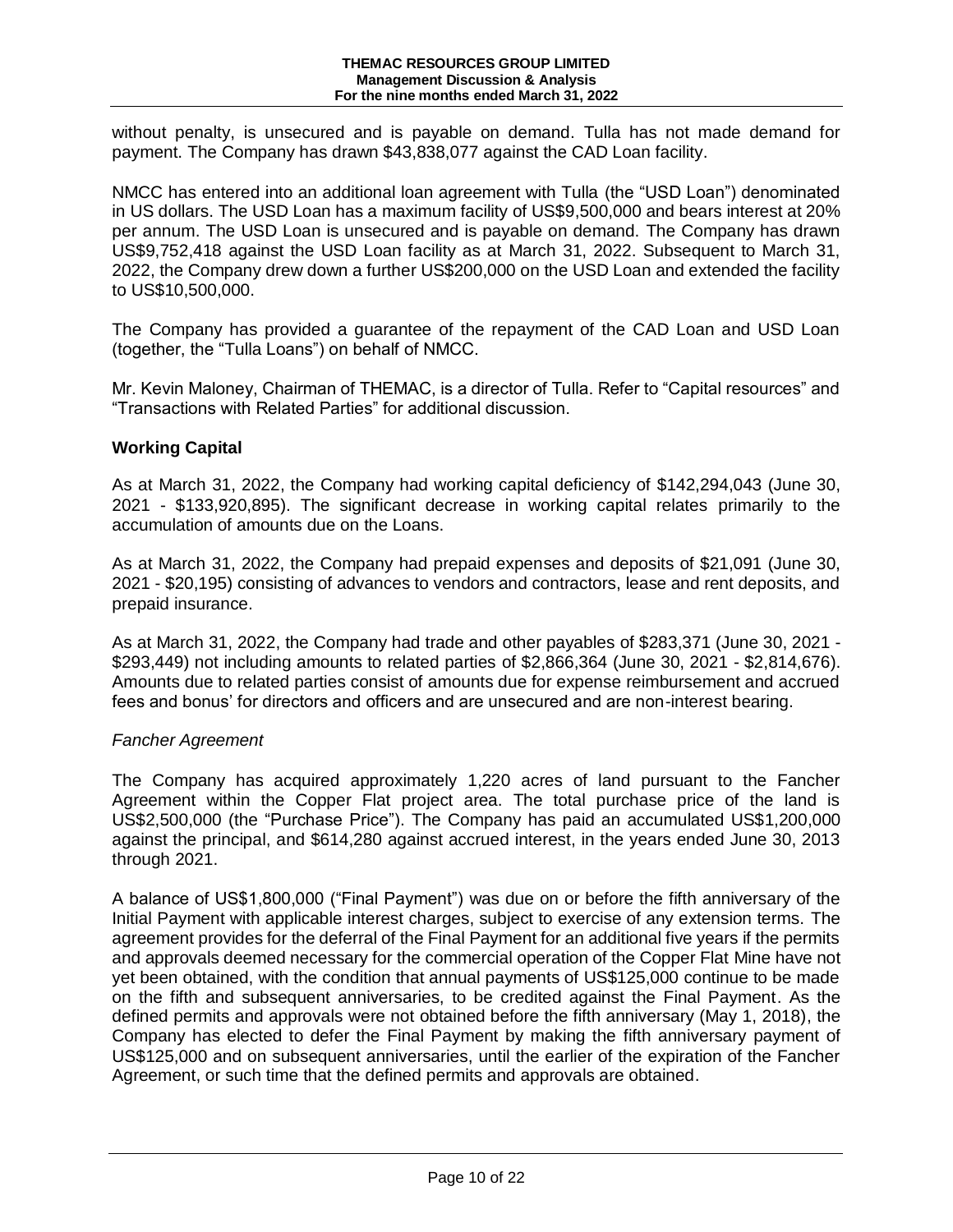Interest accrues at a rate of 3.5%, adjusted to changes in LIBOR, per year on the Purchase Price less installments paid to date. As at March 31, 2022, the carrying value of the property obligation was \$1,671,655 (June 30, 2021 - \$1,619,737), of which \$201,712 is due within one year of March 31, 2022. The remaining principal balance under the Final Payment is \$1,469,943. The payments equate to US\$125,000 plus accumulated interest due in April 2022 (paid subsequent to March 31, 2022) and the balance of US\$1,175,000 is due in April 2023.

# **Debt**

As at March 31, 2022, the Company had Loans payable of \$139,051,929 (June 30, 2021 - \$130,829,052), including interest, relates to the loan agreements with Tulla detailed in the accompanying condensed consolidated interim financial statements. The amounts are due on demand and accrue interest at a simple interest rate of 20% per annum. During the nine months ended March 31, 2022, the Company drew down \$1,358,946 (US\$1,076,748) on the USD Loan. The Company has provided a guarantee of the repayment of the Loans on behalf of NMCC.

# **Selected Annual Information**

|    |                                  | <b>Years ended June 30</b><br><u>(\$)</u> |                |                |  |
|----|----------------------------------|-------------------------------------------|----------------|----------------|--|
|    |                                  | 2021                                      | 2020           | 2019           |  |
| a) | Loss for the year                | (11, 553, 104)                            | (11, 313, 550) | (11, 151, 576) |  |
|    | Per share - basic & diluted<br>⋗ | (0.15)                                    | (0.14)         | (0.14)         |  |
| b) | Comprehensive loss for the year  | (19,270,834)                              | (8,475,078)    | (11, 571, 846) |  |
|    | Per share - basic & diluted      | (0.24)                                    | (0.11)         | (0.15)         |  |
| C) | Long term liabilities            | 2,004,069                                 | 2,320,402      | 2,383,743      |  |
| d) | Total assets                     | 78,282,706                                | 84,942,309     | 80,526,674     |  |
| e) | Cash dividends per share         | Nil                                       | Nil            | Nil            |  |

The loss per year has increased over the periods presented in part due to the interest expense accruing on the Loans. The difference between the comprehensive loss and loss for the year relates to the foreign currency translation of the assets and liabilities of NMCC denominated in US dollars at each reporting period.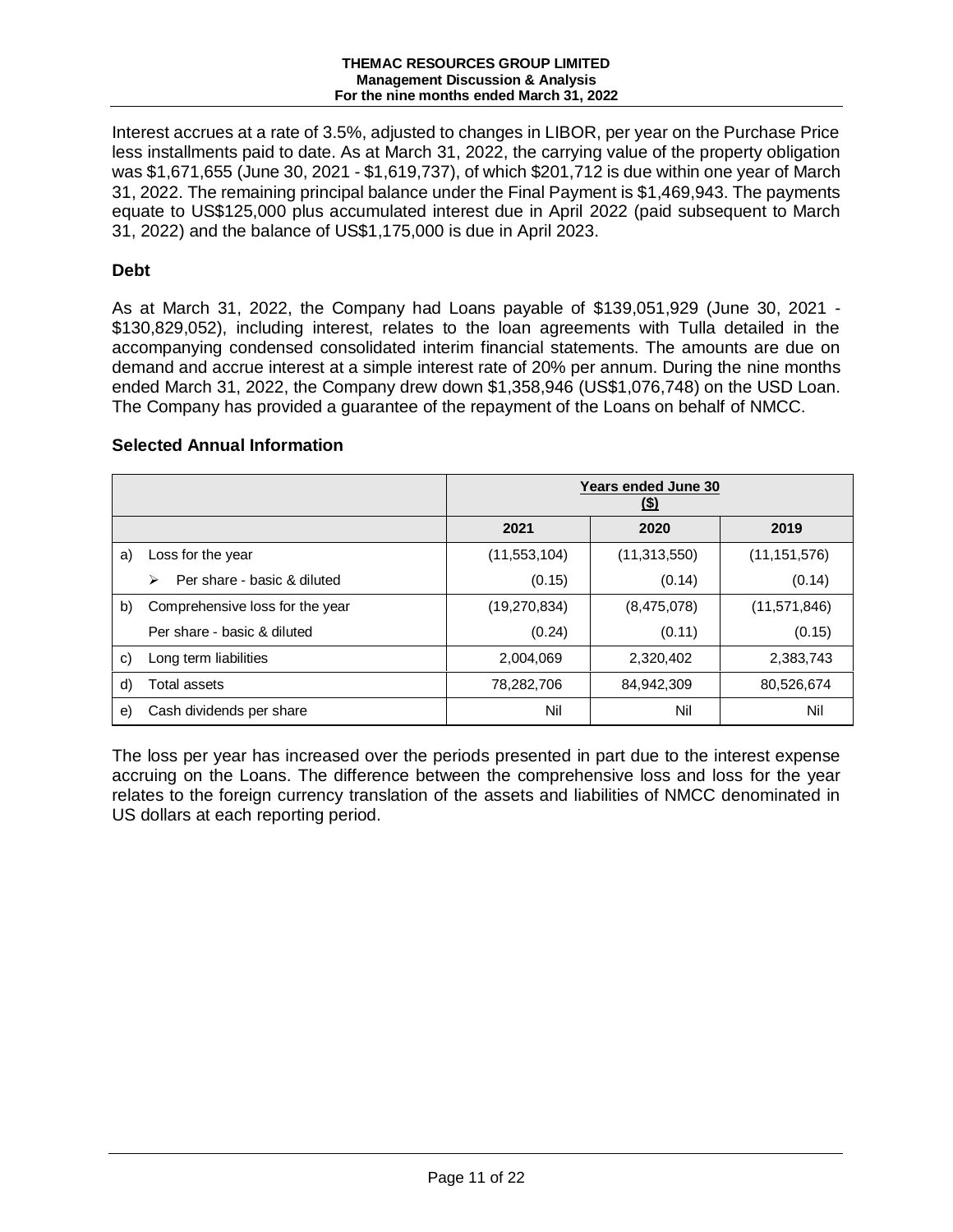# **Summary of quarterly results:**

|                                                                                  | Quarter ended (three-month unaudited figures, unless otherwise specified) |                                             |                                             |                                             |  |
|----------------------------------------------------------------------------------|---------------------------------------------------------------------------|---------------------------------------------|---------------------------------------------|---------------------------------------------|--|
|                                                                                  | Mar 31,                                                                   | Dec 31,                                     | Sept 30,                                    | Jun 30,                                     |  |
|                                                                                  | 2022                                                                      | 2021                                        | 2021                                        | 2021                                        |  |
|                                                                                  | \$                                                                        |                                             |                                             | S                                           |  |
| Net loss for the period<br>Per share basic & diluted                             | (3,005,692)<br>(0.04)                                                     | (2,970,223)<br>(0.04)                       | (2,973,055)<br>(0.04)                       | (2,839,547)<br>(0.04)                       |  |
| Total comprehensive income<br>(loss) for the period<br>Per share basic & diluted | (3,896,719)<br>(0.05)                                                     | (3,033,637)<br>(0.04)                       | 104,309<br>0.00                             | (4, 139, 088)<br>(0.05)                     |  |
| Total assets<br><b>Total liabilities</b><br>Shareholders' deficiency             | 79,777,919<br>144,425,527<br>(64,647,608)                                 | 80,649,130<br>141,400,019<br>(60, 750, 889) | 80,542,883<br>138,260,135<br>(57, 717, 252) | 78,282,706<br>136, 104, 267<br>(57,821,561) |  |
| Cash dividends declared                                                          | Nil                                                                       | Nil                                         | Nil                                         | Nil                                         |  |

|                                                                                  | Quarter ended (three-month unaudited figures, unless otherwise specified) |                                             |                                           |                                           |  |
|----------------------------------------------------------------------------------|---------------------------------------------------------------------------|---------------------------------------------|-------------------------------------------|-------------------------------------------|--|
|                                                                                  | Mar 31,                                                                   | Dec 31,                                     | Sept 30,                                  | Jun 30,                                   |  |
|                                                                                  | 2021                                                                      | 2020                                        | 2020                                      | 2020                                      |  |
|                                                                                  | \$                                                                        | S                                           |                                           | \$                                        |  |
| Net loss for the period<br>Per share basic & diluted                             | (2,871,326)<br>(0.04)                                                     | (2,944,094)<br>(0.04)                       | (2,898,137)<br>(0.04)                     | (2,840,308)<br>(0.04)                     |  |
| Total comprehensive income<br>(loss) for the period<br>Per share basic & diluted | (3,833,195)<br>(0.05)                                                     | (5,823,023)<br>(0.07)                       | (5,475,528)<br>(0.07)                     | (5,511,646)<br>(0.07)                     |  |
| Total assets<br><b>Total liabilities</b><br>Shareholders' deficiency             | 79,175,160<br>132,857,633<br>(53,682,473)                                 | 79,929,575<br>129,778,853<br>(49, 849, 278) | 82,578,322<br>126,604,577<br>(44,026,255) | 84,942,309<br>123,493,036<br>(38,550,727) |  |
| Cash dividends declared                                                          | Nil                                                                       | Nil                                         | Nil                                       | Nil                                       |  |

The trend presented by the tables above demonstrates continued investment in the Copper Flat Mine which is predominantly financed by drawing on the Loans. The difference between net loss and comprehensive loss reflects the foreign exchange translation of the holdings of the Company's subsidiary NMCC which holds title to the Copper Flat Mine.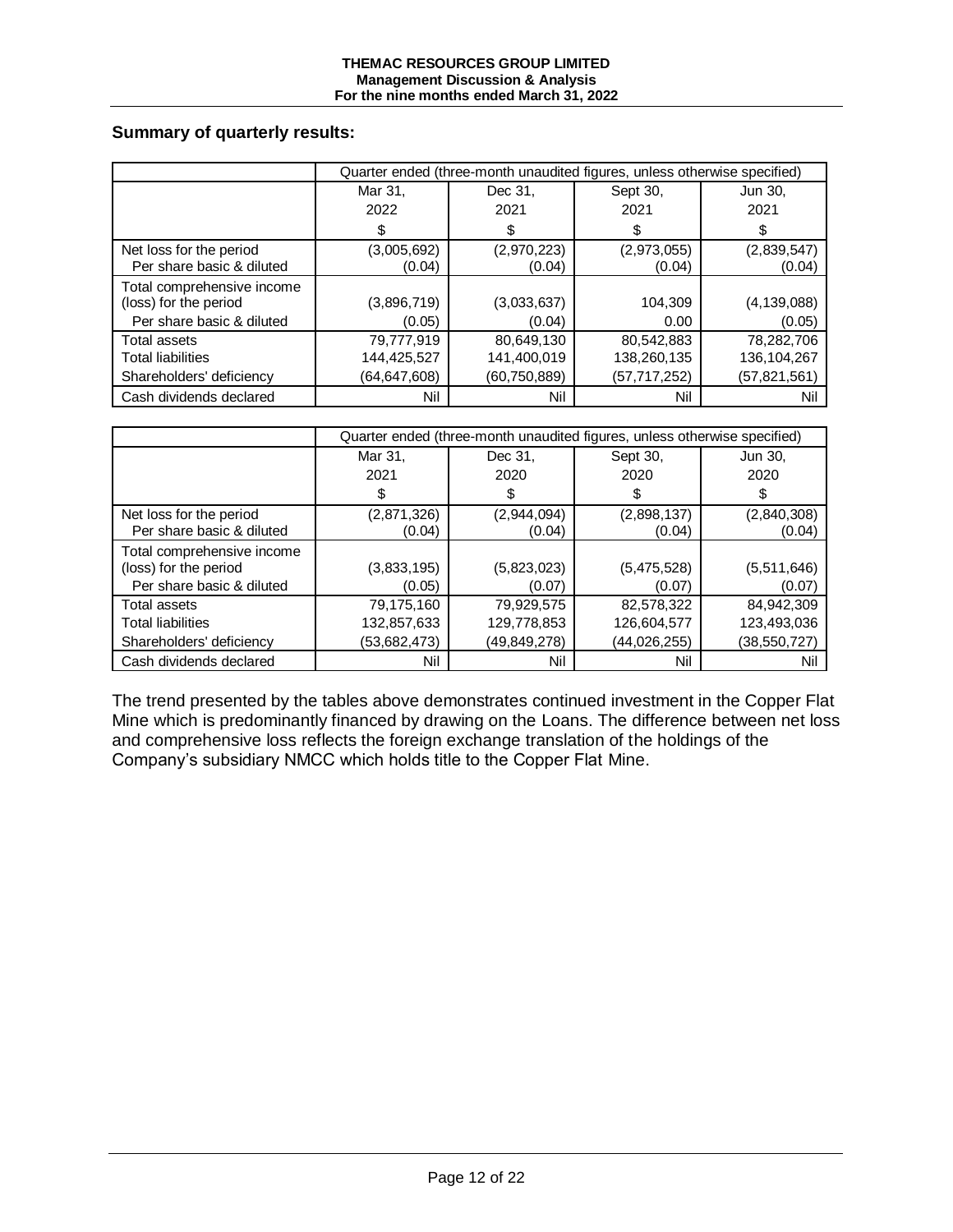# **Results of Operations**

| Nine months ended March 31                  | 2022        |           | 2021         |          |             |
|---------------------------------------------|-------------|-----------|--------------|----------|-------------|
|                                             |             | $%$ of    |              | $%$ of   |             |
|                                             | \$          | expenses  | S            | expenses | % change    |
| Accounting and audit                        | 56,853      | 0.64%     | 33,848       | 0.39%    | 67.97%      |
| Depreciation                                | 2.831       | $0.03\%$  | 2.917        | $0.03\%$ | $-2.95%$    |
| Director's fees                             | 269.951     | $3.02\%$  | 271.831      | 3.12%    | $-0.69%$    |
| Filing fees and transfer agent fees         | 9,126       | $0.10\%$  | 12.235       | 0.14%    | $-25.41%$   |
| <b>Finance expenses</b>                     | 8,325,790   | 93.04%    | 8,088,448    | 92.83%   | 2.93%       |
| Foreign exchange                            | (39, 877)   | $-0.45\%$ | 21.922       | 0.25%    | $-281.90\%$ |
| Interest on property obligation             | 37,590      | $0.42\%$  | 52,513       | 0.60%    | $-28.42%$   |
| Legal fees                                  | 7.796       | $0.09\%$  | 6.598        | $0.08\%$ | 18.16%      |
| Management fees                             | 66,477      | 0.74%     | 69.192       | 0.79%    | $-3.92%$    |
| Office and sundry                           | 207,433     | 2.32%     | 151,636      | 1.74%    | 36.80%      |
| <b>Travel</b>                               | 5,000       | $0.06\%$  | 2,417        | 0.03%    | 106.87%     |
| Loss for the period                         | (8,948,970) |           | (8,713,557)  |          |             |
| Exchange differences on translating foreign |             |           |              |          |             |
| operations                                  | 2,122,923   |           | (6,418,189)  |          |             |
| <b>Comprehensive loss for the period</b>    | (6,826,047) |           | (15,131,746) |          |             |

*Nine months ended March 31, 2022 and 2021*

For the nine months ended March 31, 2022, the Company recognized a comprehensive loss of \$6,826,047 (2021 - \$15,131,746), inclusive of the exchange differences on translating foreign operations. The operating loss for the nine months ended March 31, 2022 was \$8,948,970 (2021 - \$8,713,557).

- For the nine months ended March 31, 2022, accounting and audit fees of \$56,853 (2021 - \$33,848) increased as the Company engaged in debt restructuring advice.
- For the nine months ended March 31, 2022, finance expense of \$8,325,790 (2021 \$8,088,448) increased over the prior period as the principal of the Loans has increased. No payments have been made against the accrued Loans and interest.
- For the nine months ended March 31, 2022, office and sundry costs increased to \$207,433 (2021 - \$151,636) for ongoing and regular expenditures.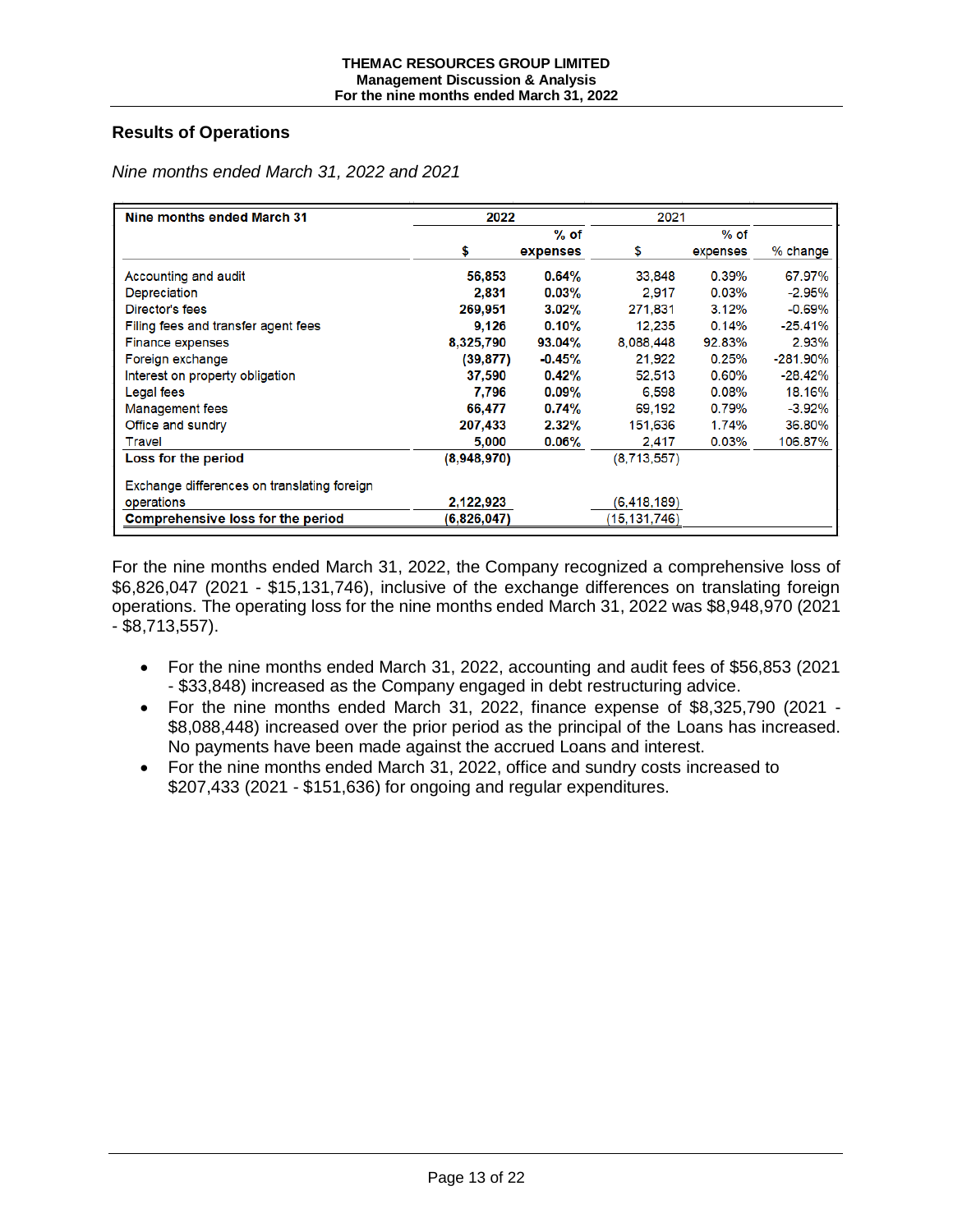*Three months ended March 31, 2022 and 2021*

| Three months ended March 31                 | 2022        |          | 2021        |          |            |
|---------------------------------------------|-------------|----------|-------------|----------|------------|
|                                             |             | $%$ of   |             | $%$ of   |            |
|                                             | \$          | expenses | \$          | expenses | % change   |
| Accounting and audit                        | 35,078      | 1.17%    | 7.088       | 0.25%    | 394.89%    |
| Depreciation                                | 946         | 0.03%    | 946         | 0.03%    | $0.00\%$   |
| Director's fees                             | 90,143      | $3.00\%$ | 90.054      | 3.14%    | 0.10%      |
| Filing fees and transfer agent fees         | 6,076       | 0.20%    | 8.391       | 0.29%    | $-27.59\%$ |
| <b>Finance expenses</b>                     | 2,756,150   | 91.70%   | 2,666,247   | 92.86%   | 3.37%      |
| Foreign exchange                            | (3,520)     | $-0.12%$ | (12, 220)   | $-0.43%$ | $-71.19%$  |
| Interest on property obligation             | 12,393      | 0.41%    | 16,784      | 0.58%    | $-26.16%$  |
| <b>Legal</b> fees                           | 1,099       | $0.04\%$ | 3.876       | 0.13%    | $-71.65%$  |
| <b>Management fees</b>                      | 21,611      | 0.72%    | 20.450      | 0.71%    | 5.68%      |
| Office and sundry                           | 84,773      | 2.82%    | 68,473      | 2.38%    | 23.81%     |
| <b>Travel</b>                               | 943         | 0.03%    | 1.237       | 0.04%    | $-23.77\%$ |
| <b>Loss for the period</b>                  | (3,005,692) |          | (2,871,326) |          |            |
| Exchange differences on translating foreign |             |          |             |          |            |
| operations                                  | (891, 027)  |          | (961,869)   |          |            |
| <b>Comprehensive loss for the period</b>    | (3,896,719) |          | (3,833,195) |          |            |

For the three months ended March 31, 2022, the Company recognized a comprehensive loss of \$3,896,719 (2021 - \$3,833,195), inclusive of the exchange differences on translating foreign operations. The operating loss for the three months ended March 31, 2022 was \$3,005,692 (2021 - \$2,871,326).

- For the three months ended March 31, 2022, accounting and audit of \$35,078 (2021 \$7,088) increased as the Company engaged in debt restructuring advice.
- For the three months ended March 31, 2022, finance expense of \$2,756,150 (2021 \$2,666,247) increased over the prior period as the principal of the Loans has increased. No payments have been made against the accrued Loans and interest.
- For the three months ended March 31, 2022, office and sundry costs increased to \$84,773 (2021 - \$68,473) for ongoing and regular expenditures.

# **Liquidity**

Liquidity risk is the risk that the Company will not be able to meet its obligations with respect to financial liabilities as they fall due. The Company's financial liabilities are comprised of trade and other payables, due to related parties, property obligation and loans payable. The Company frequently assesses its liquidity position by reviewing the timing of amounts due and future obligations compared to the Company's current cash position and expected cash receipts. The objective of the Company is to manage its liquidity risk by maintaining sufficient cash to meet its anticipated operational needs. Due to the relatively low cash position of the Company, the Company is exposed to liquidity risk.

The Company has identified the outstanding Tulla Loans and negative working capital position as a significant liquidity risk to the Company. Tulla has not made demand for payment of the Loans to date.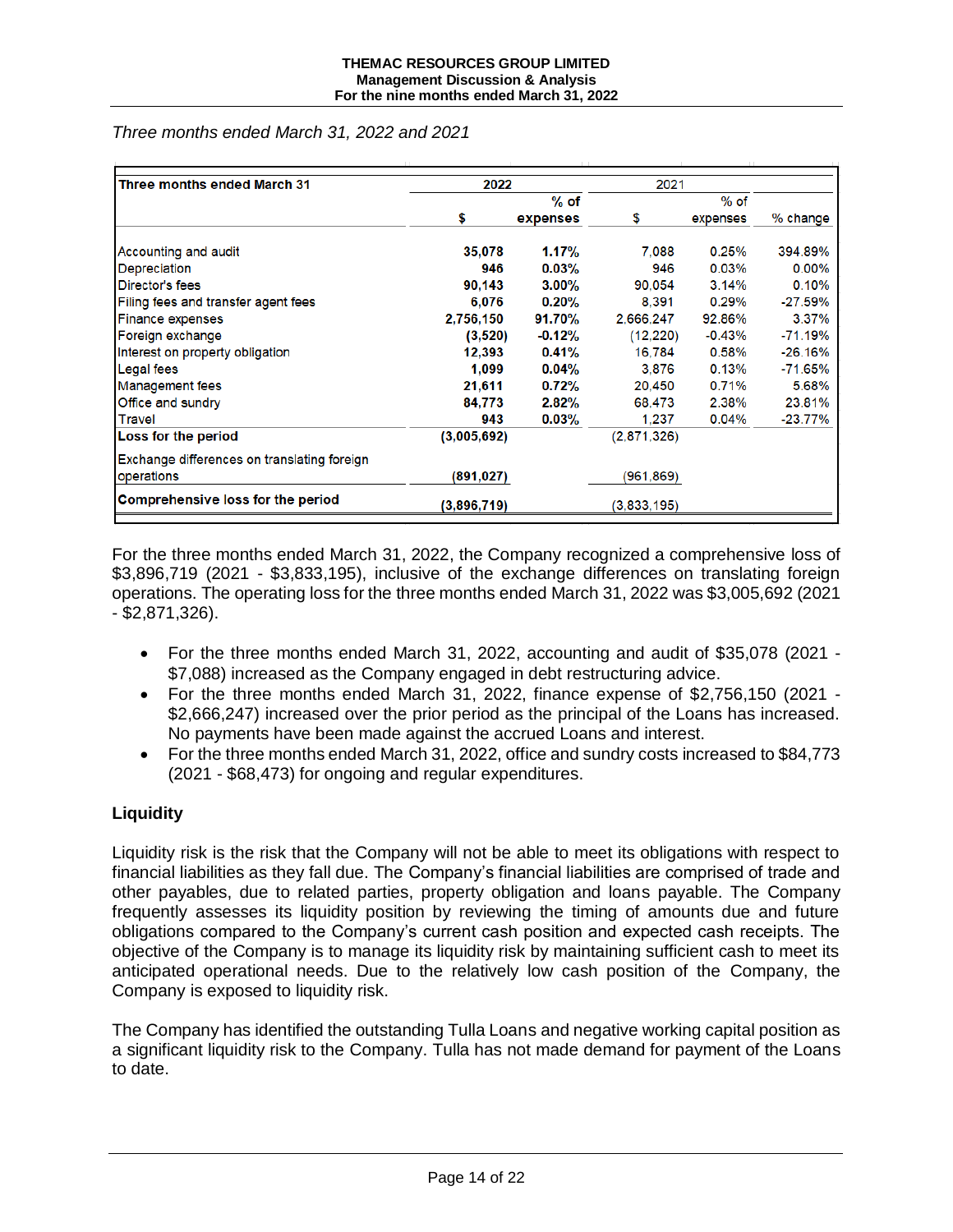For the nine months ended March 31, 2022, the Company used cash of \$588,019 (2021 - \$189,347) in operating activities. The adjusted net loss for the periods is relatively consistent with the variance in cash use influenced by the timing of working capital changes.

For the nine months ended March 31, 2022, the Company used cash of \$845,001 (2021 - \$1,274,950) in deferred exploration and development expenditures on the Copper Flat Mine in investing activities. The cash spend decreased from prior period as the Company incurred lower engineering, exploration and legal costs.

For the nine months ended March 31, 2022, cash generated from financing activities of \$1,358,946 (2021 - \$1,433,653) relates to the USD Loan and is proportionate to the spend rate and approved draw requests.

The Company will depend on future financings from its majority shareholder (Tulla) and other alternatives to continue its operations.

The condensed consolidated interim financial statements of the Company were prepared on a going concern basis, which contemplates the realization of assets and settlement of liabilities in the normal course of business for the foreseeable future.

The Company's forecast cash requirements for the next 12 months exceeds the current amount available under the Company's Loans with Tulla. These factors indicate the existence of a material uncertainty that may cast significant doubt upon the Company's ability to continue as a going concern. The continued support of shareholders and the ability to raise funds through the issuance of equity or debt will be required in order to enable the Company to continue and to develop the Copper Flat Mine. Realization values may be substantially different from carrying values, as shown, and the condensed consolidated interim financial statements do not give effect to the adjustment that would be necessary to the carrying values and classifications of assets and liabilities should the Company be unable to continue as a going concern.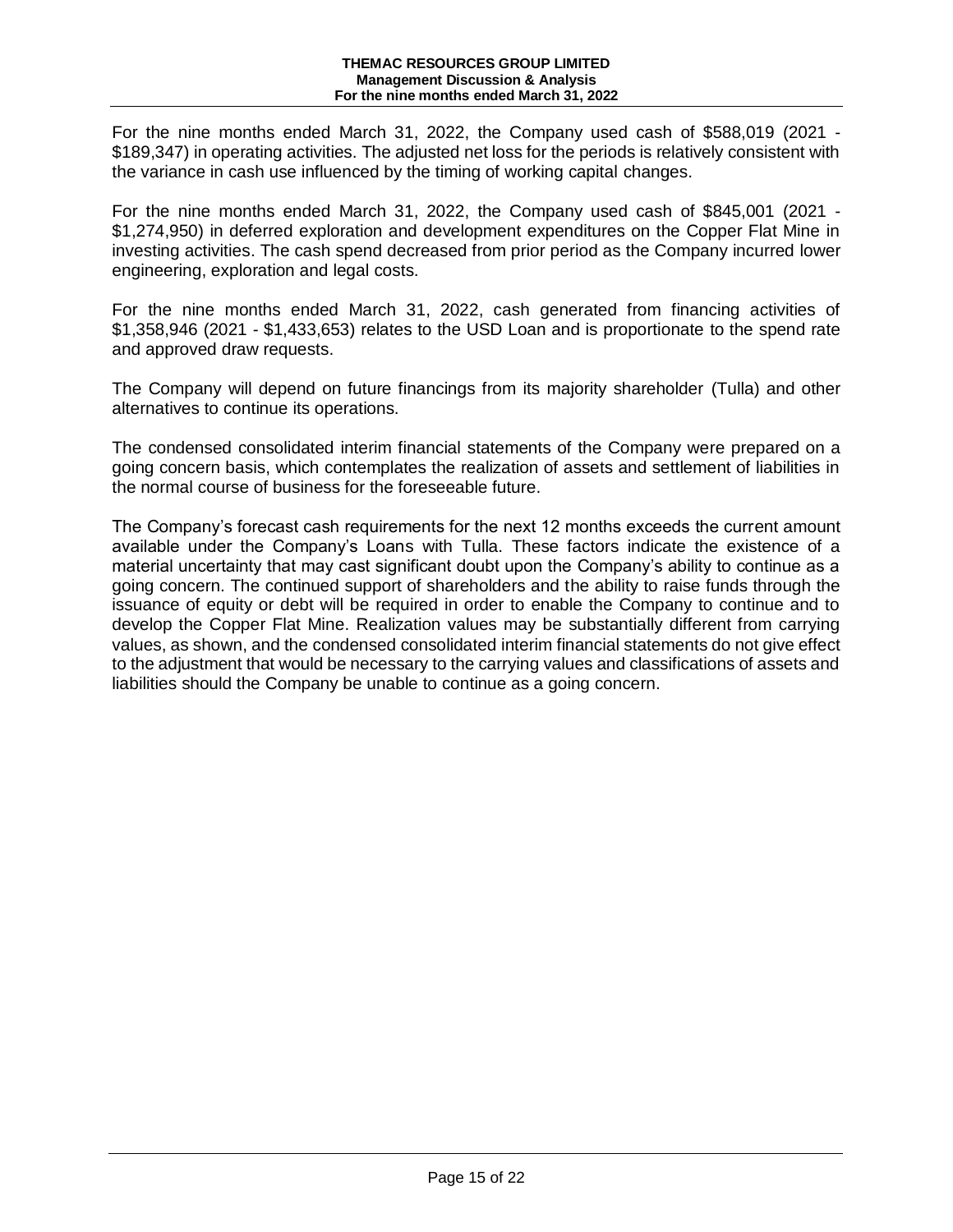# **Transactions with related parties**

| During the nine months ended March 31, 2022 and 2021, the Company incurred the following |  |  |  |
|------------------------------------------------------------------------------------------|--|--|--|
| expenditures in respect of transactions with related parties:                            |  |  |  |

|                                                                                   | 2022      | 2021      |
|-----------------------------------------------------------------------------------|-----------|-----------|
| Salary paid to Mr. Jeffrey Smith, COO (Note 1)                                    | 243,768   | 251,210   |
| Directors fees paid or accrued to:                                                |           |           |
| Mr. Kevin W. Maloney                                                              | 60,000    | 60,000    |
| Mr. Barrett Sleeman                                                               | 37,500    | 37,500    |
| Mr. Joel Schnever                                                                 | 52,500    | 52,500    |
| Mr. Andrew Maloney                                                                | 41,250    | 41,250    |
| Ms. Deborah Peacock (Note 2)                                                      | 45,000    | 45,000    |
| Ms. Patricia Madrid                                                               | 33,702    | 35,580    |
| Loan advances received from Tulla (Note 3)                                        | 1,358,946 | 1,433,653 |
| Interest incurred on loans payable to Tulla (Note 3)                              | 8,325,790 | 8,088,448 |
| Fees paid or accrued to Peacock Law, P.C., a firm owned by Ms.<br>Deborah Peacock | 10,939    | 3,648     |

- Note 1: Compensation paid to Mr. Smith is partially capitalized to the Copper Flat Mine.
- Note 2: Ms. Peacock did not stand for election at the annual general meeting on May 4, 2022.
- Note 3: Tulla is an Australian based mining investment company of which Kevin Maloney, the Chairman of the Company, is a director, and in which Andrew Maloney, the CEO of the Company, has a financial interest. Tulla also owns 47,950,000 common shares of the Company, and together with shareholdings held directly or indirectly by Mr. Maloney represents 76% of the outstanding shares of the Company. The material terms of the Loans are set out under the heading "Debt" above. The Loans are repayable on demand. The Loans have provided the only source of financing, other than the accrual or settlement of director and management fees for shares, for the Company since 2010.

#### **Capital resources and outlook**

The Company's ability to raise further funds from the equity markets will largely depend upon general market conditions. The CAD Loan with Tulla has a maximum facility of \$44,500,000, of which \$43,838,077 had been drawn as at March 31, 2022. The USD Loan has a maximum facility of US\$9,500,000, of which US\$9,752,418 had been drawn as at March 31, 2022 and a further US\$200,000 subsequent to March 31, 2022. The facility has been extended to US\$10,500,000 subsequent to March 31, 2022. The Loans are due on demand and accrue interest at 20% per annum.

Due to challenging market conditions, the Company is considering all potential opportunities for financing and development partnerships.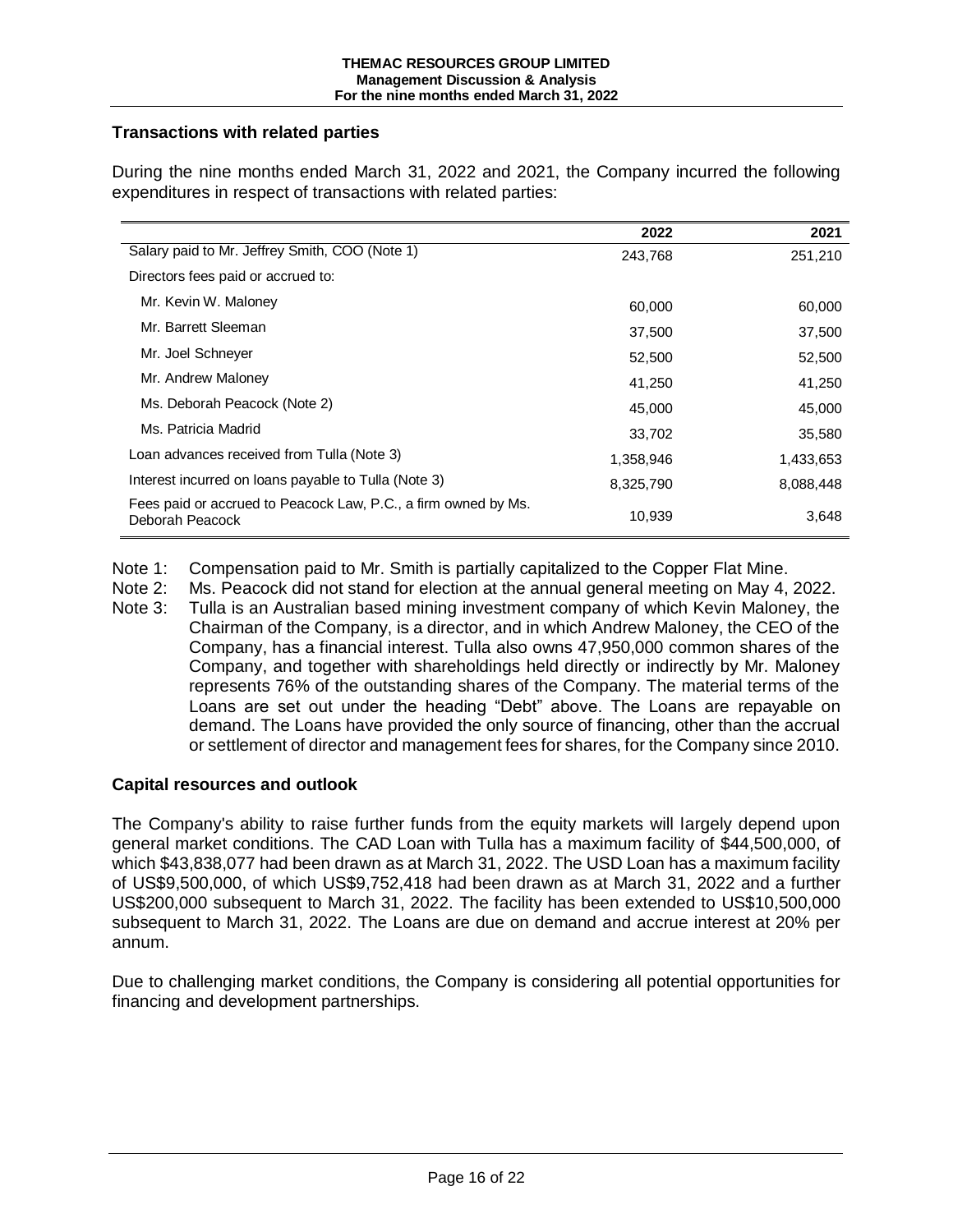#### **Commitments and Off-balance sheet arrangements**

The Company does not have any commitments other than as disclosed in the financial statements and MD&A. The Company does not have any off-balance sheet arrangements.

#### **Financial Instruments**

Financial instruments measured at fair value are classified into one of three levels in the fair value hierarchy according to the relative reliability of the inputs used to estimate the fair values. The three levels of the fair value hierarchy are described below.

Level 1 - quoted prices (unadjusted) in active markets for identical assets or liabilities; Level 2 - inputs other than quoted prices included in Level 1 that are observable for the asset or liability, either directly (i.e., as prices) or indirectly (i.e., derived from prices); and Level 3 - inputs for the asset or liability that are not based on observable market data (unobservable inputs).

The Company's financial instruments consist of cash, receivables, bonds, trade and other payables, amounts due to related parties, loans payable and property obligation. The fair value of cash, receivables, bonds, trade and other payables and loans payable approximate their carrying values due to their short-term nature.

The property obligation is carried at amortized cost. The fair value of the property obligation approximates its carrying value as it reflects the amount payable as at the reporting date to discharge the liability.

The Company's financial instruments are exposed to certain financial risks. The risk exposures and the impact on the Company's financial instruments are summarized below:

#### *Currency Risk*

The Company is subject to currency risks. The Company's Copper Flat project is located in the United States of America, and many of the Company's expenditures on this project are denominated in US dollars. The Company maintains its principal office in Canada, and has monetary assets and liabilities in Canadian and US dollars. The currency exchange rate between the US and Canadian dollars fluctuated from a low of US\$0.77 to a high of US\$0.81 for CAD\$1 during the nine months ended March 31, 2022. The Company has estimated that a change of 10% in the currency rate could affect the total comprehensive income by approximately \$400,735. As such, the Company's results of operations are subject to foreign currency fluctuation risks and such fluctuations may adversely affect the financial position and operating results of the Company. The Company has not undertaken to mitigate foreign currency risk at this time, and does not use derivative instruments to reduce its exposure to currency risk.

#### *Interest rate and credit risk*

The Company has a cash balance, receivables, trade and other payables, amounts due to related parties, loans payable (i.e. the Tulla Loans) and property obligation. Amounts owed to related parties, excluding the loans payable, do not bear interest, and, therefore, these amounts are not exposed to interest rate variations. The Tulla Loans bear an interest rate of 20% per annum on outstanding amounts. The property obligation bears interest at a rate of 3.5% per annum adjusted for fluctuations in LIBOR. While changes in LIBOR were insignificant in the period presented, it is possible that adjustments in the future could be significant.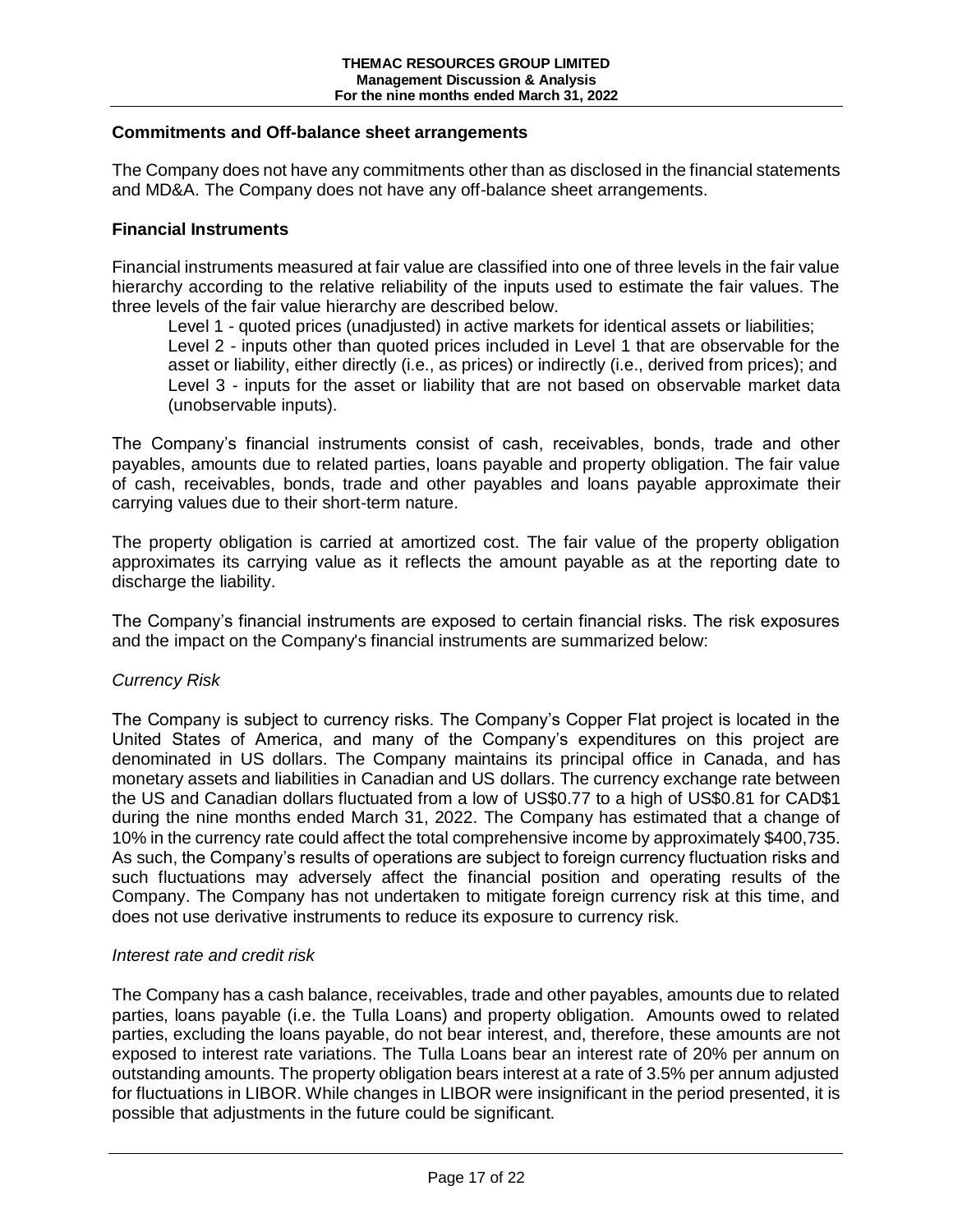Receivables typically consist of Canadian Goods and Services Tax ("GST") due from the Federal Government of Canada. Management believes that the credit risk with respect to receivables is remote. In addition, the Company is satisfied with the credit rating of the banks where the cash is held.

# *Price risk*

Mineral prices, in particular copper, are volatile, and have fluctuated sharply in recent periods. The prices are subject to market supply and demand, political and economic factors, and commodity speculation, all of which can interact with one another to cause significant price movement from day to day and hour to hour. These price movements can affect the Company's ability to operate and to raise financing through the sale of its common shares.

#### *Liquidity risk*

Please see above under "Liquidity."

# **CHANGES IN ACCOUNTING POLICIES**

The accounting policies used in preparation of these condensed consolidated interim financial statements are consistent with those used in the preparation of the audited consolidated financial statements for the year ended June 30, 2021.

#### **Risk elements**

# *Forward-Looking Statements*

Certain statements made and information contained in this MD&A and elsewhere constitutes "forward-looking information" within the meaning of the British Columbia Securities Act and the Alberta Securities Act. Forward-looking statements are subject to a variety of risks and uncertainties which could cause actual events or results to differ from those reflected in the forward-looking statements, including, without limitation, risks and uncertainties relating to the interpretation of drill results and the estimation of mineral resources, the geology, grade and continuity of mineral deposits, the possibility that future exploration, development results will not be consistent with the Company's expectations, accidents, equipment breakdowns, title matters and surface access, labour disputes, the potential for delays in exploration activities, the potential for unexpected costs and expenses, commodity price fluctuations, currency fluctuations, failure to obtain adequate financing on a timely basis, and other risks and uncertainties, including those described under Risk Factors.

In addition, forward-looking information is based on various assumptions including, without limitation, the expectations and beliefs of management, the assumed long term-price of copper, gold, silver and molybdenum, that the Company will receive required permits and access to surface and water rights, that the Company can access financing, appropriate equipment and sufficient labour and that the political environment within the jurisdictions where the company operates or is planning to operate will continue to support the development of environmentally safe mining projects. Should one or more of these risks and uncertainties materialize, or should underlying assumptions prove incorrect, actual results may vary materially from those described in forward-looking statements. Accordingly, readers are advised not to place undue reliance on forward-looking statements.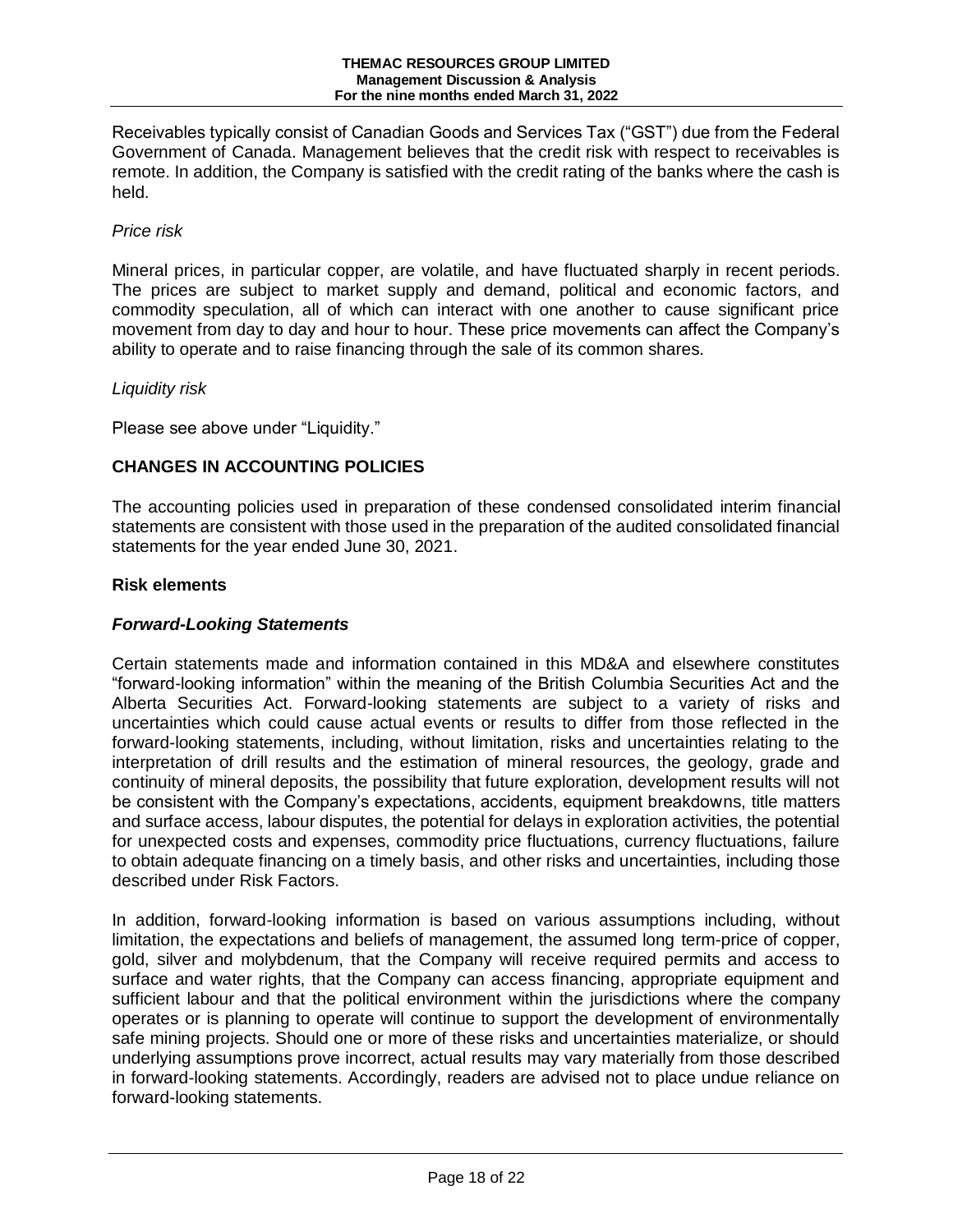# *Risk Factors*

Companies in the development stage face a variety of risks and, while unable to eliminate all of them, the Company aims at managing and reducing such risks as much as possible. The Company faces a variety of risk factors such as project feasibility and practically, risks related to determining the validity of mineral property title claims, grant of mining permits, commodities prices, changes in laws and environmental laws and regulations. Management monitors its activities and those factors that could impact them in order to manage risk and make timely decisions.

#### *COVID-19*

In March 2020, the World Health Organization declared coronavirus COVID-19 a global pandemic. This contagious disease outbreak, which has continued to spread, and any related adverse public health developments, has adversely affected workforces, economies, and financial markets globally, potentially leading to an economic downturn. It is not possible for the Company to predict the duration or magnitude of the adverse results of the outbreak and its effects on the Company's business or ability to raise funds.

#### *THEMAC will require additional funding.*

As at March 31, 2022 the Company held cash of \$86,538 and had current liabilities of \$142,403,376. The Company has historically relied upon extensions to its loans with Tulla to satisfy its capital requirements and will likely continue to depend upon these sources to finance its activities. There can be no assurances that the Company will be successful in securing additional funding from Tulla, or other parties, on acceptable terms.

#### *THEMAC will require various permits and title agreements to enable it to conduct its current and anticipated future operations.*

The Company's current and anticipated future operations, including further exploration and evaluation activities and the commencement of production from the Company's Copper Flat Mine in New Mexico, USA requires the granting of the necessary permits and right of ways from various federal, state and local authorities and private property holders. The granting, continuing validity and enforcement of the terms of such permits are, as a practical matter, often subject to the discretion of government officials. There can be no assurance that all permits and right of ways that the Company requires will be obtainable on reasonable terms, or at all, or will continue to be valid. Further, delays or failure to obtain such permits and right of ways, the withdrawal, expiry or non-renewal of existing permits and right of ways, or failure to comply with the terms of such permits and right of ways could have a material adverse impact on the Company.

#### *THEMAC must obtain certainty of water rights in order to successfully develop the Copper Flat Mine*

Negotiating rights to water involves certain inherent risks. Management continues to engage with the NMOSE to secure the appropriate consents and permits for project water rights. Specifically, the NMOSE has provided confirmation to some of the project's water rights, the NMSOE is reviewing other water rights that the Company has agreed to lease from a third party, and the Company is in legal proceedings regarding the balance of the water rights. The basis of the Company's position in the legal proceedings is the Mendenhall Doctrine, an accepted legal argument in the State of New Mexico regarding pre-water basin claims. As the Company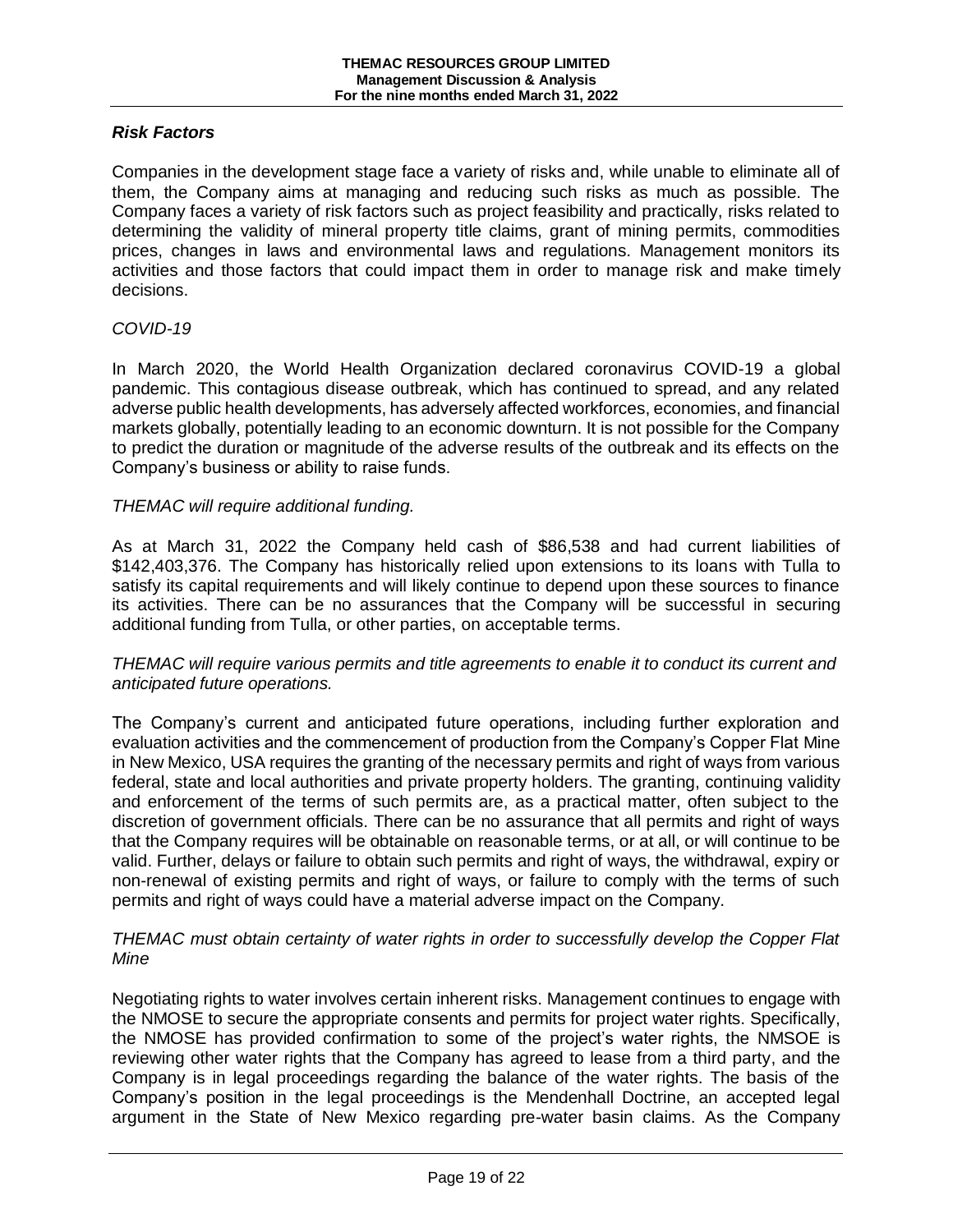progresses in this regard, the appropriate disclosures will be made. Despite the Company's efforts, there can be no guarantee that the Company will be able to secure surface access, water rights, or the other permits necessary to re-start operations at Copper Flat.

#### *THEMAC is subject to government regulation*

The Company's mineral exploration is, and any development activities will be, subject to various laws governing exploration, development, production, taxes, labour standards and occupational health, mine safety, environmental protection, toxic substances, land use, water use and other matters. Failure to comply with applicable laws and regulations may result in civil or criminal fines or penalties or enforcement actions, including orders issued by regulatory authorities curtailing the Company's operations or requiring corrective measures, any of which could result in the Company incurring substantial expenditures. No assurance can be given that new rules and regulations will not be enacted or that existing rules and regulations will not be applied in a manner which could limit or curtail exploration or development.

*Exploration, development and mining activities can be hazardous and involve a high degree of risk.*

The Company's operations are subject to all the hazards and risks normally encountered in the exploration, development and production of base metals, including, without limitation, unusual and unexpected geologic formations, seismic activity, rock bursts, pit-wall failures, cave-ins, flooding and other conditions involved in the drilling and removal of material, any of which could result in damage to, or destruction of, mines and other producing facilities, damage to life or property, environmental damage and legal liability. Milling operations, if any, are subject to various hazards, including, without limitation, equipment failure and failure of retaining dams around tailings disposal areas, which may result in environmental pollution and legal liability.

#### *THEMAC may be adversely affected by fluctuations in commodity prices.*

The value and price of the Company's common shares, the Company's financial results, and exploration, development and mining activities of the Company, if any, may be significantly adversely affected by declines in the price of copper and other key commodities. Mineral prices fluctuate widely and are affected by numerous factors beyond the Company's control such as interest rates, exchange rates, inflation or deflation, global and regional supply and demand, and the political and economic conditions of mineral producing countries throughout the world.

#### *THEMAC may be subject to changes in federal government royalty rates.*

Recent activity of the 117th U.S. Congress may amend mining laws to impose royalties on U.S. hardrock mining; this would reduce revenues to the Company.

#### **Market volatility during the current reporting period**

The capital markets around the world are subject to significant volatility, which could affect the Company's ability to secure financing, as well as adversely affect the market price of its common shares.

Given the Company's present situation, while it may affect the trading price of its common shares, it is not expected that this volatility will have an effect on the Company's operations or on its financial statements for the next few months. The Company has depended on financing from its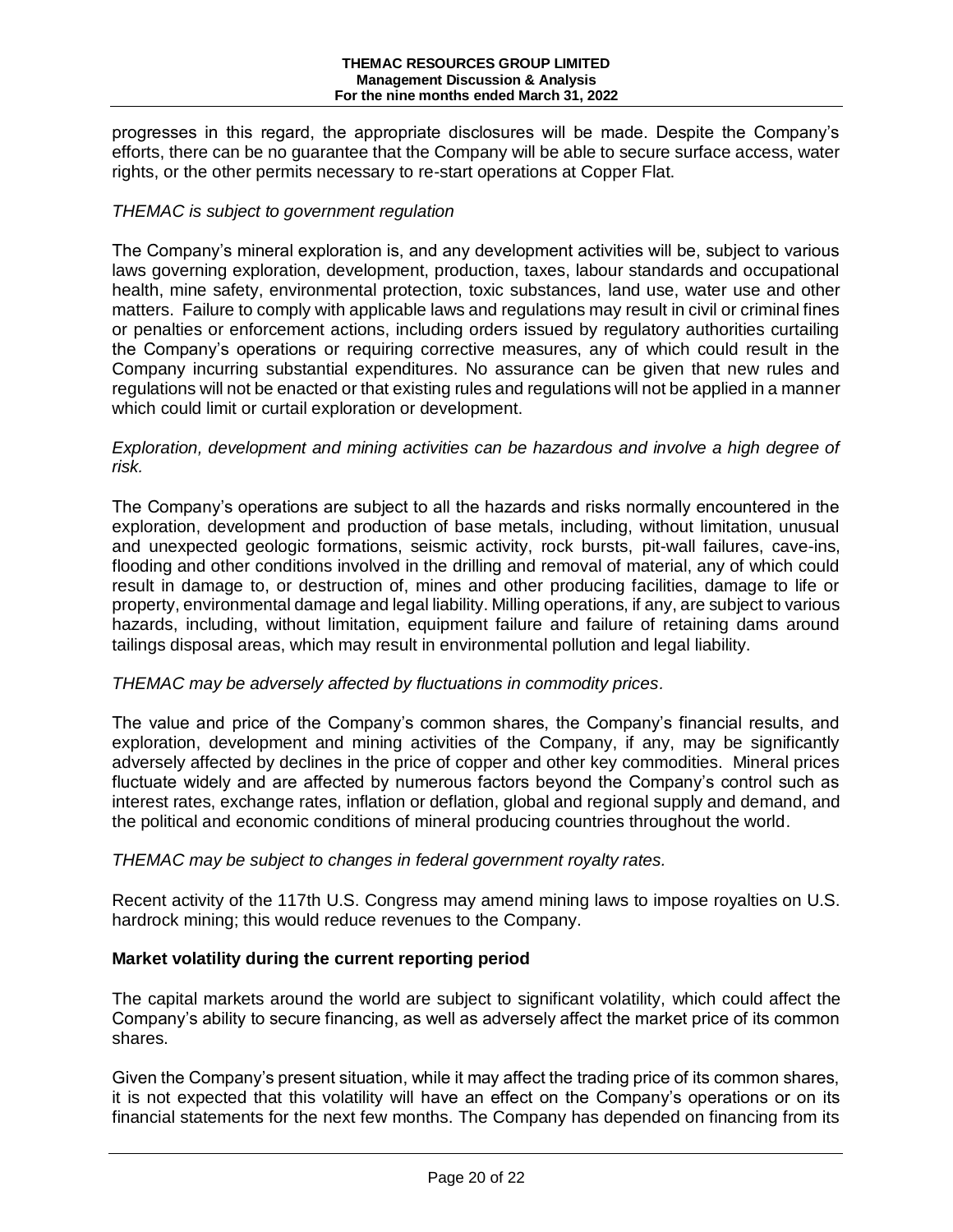majority shareholder in the past, but with the expansion of operations at Copper Flat, it will be more dependent on public markets, in addition to the support from controlling shareholders.

#### **Management's responsibility over financial information**

The Company's management is responsible for presentation and preparation of the financial statements and the MD&A. The condensed consolidated interim financial statements have been prepared in accordance with IFRS issued by the International Accounting Standards Board ("IASB") and interpretations of the International Financial Reporting Interpretations Committee ("IFRIC").

The MD&A has been prepared in accordance with the requirements of securities regulators, including National Instrument 51-102 of the Canadian Securities Administrators.

The condensed consolidated interim financial statements and information in the MD&A necessarily include amounts based on informed judgments and estimates of the expected effects of current events and transactions with appropriate consideration to materiality. In addition, in preparing the financial information we must interpret the requirements described above, make determinations as to the relevancy of information to be included, and make estimates and assumptions that affect reported information. The MD&A also includes information regarding the impact of current transactions and events, sources of liquidity and capital resources, operating trends, risks, and uncertainties. Actual results in the future may differ materially from our present assessment of this information because future events and circumstances may not occur as expected.

#### **Cautionary note for USA readers**

As a corporation, the Company is subject to certain rules and regulations issued by the British Columbia Securities Commission; the Company is required to provide detailed information regarding its properties including mineralization, drilling, sampling and analysis, on security of samples and mineral reserve estimates. Further, the Company describes any mineral resources associated with its properties utilizing terminology such as "inferred" or "indicated" which are terms recognized by Canadian regulators but not recognized by the United States' Securities and Exchange Commission ("SEC").